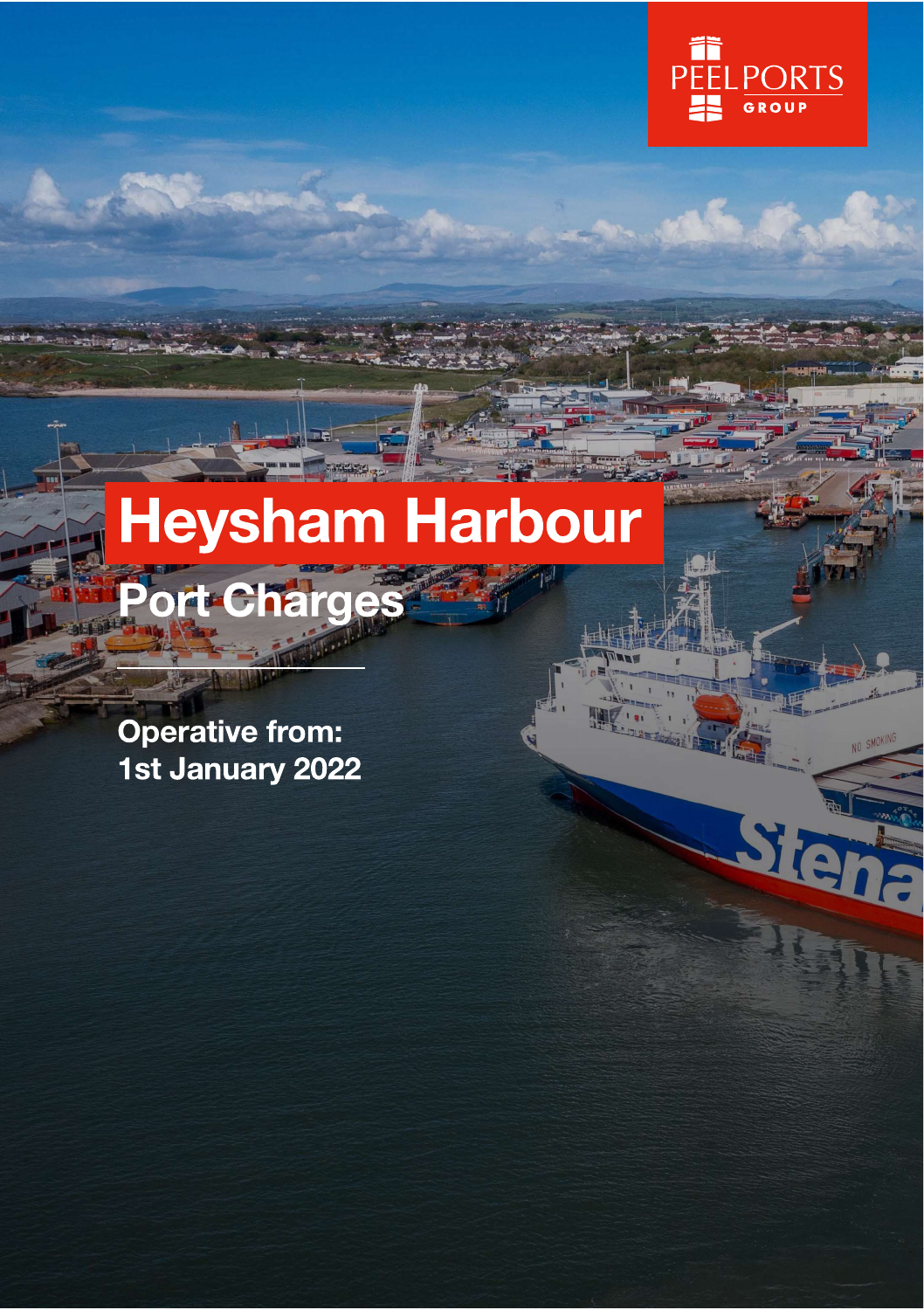# **Port Charges**

# **Heysham Harbour**

## **Operative from 1 January 2022**

| $\mathbf{1}$     |  |
|------------------|--|
| 2.               |  |
| 3.               |  |
| $\overline{4}$ . |  |
|                  |  |
|                  |  |
|                  |  |
|                  |  |
|                  |  |
| $\mathbf{1}$ .   |  |
| 2.               |  |
| 3.               |  |
| $\overline{4}$   |  |
| 5.               |  |
| 6.               |  |
| $\overline{7}$   |  |
| 8.               |  |
| 9.               |  |
|                  |  |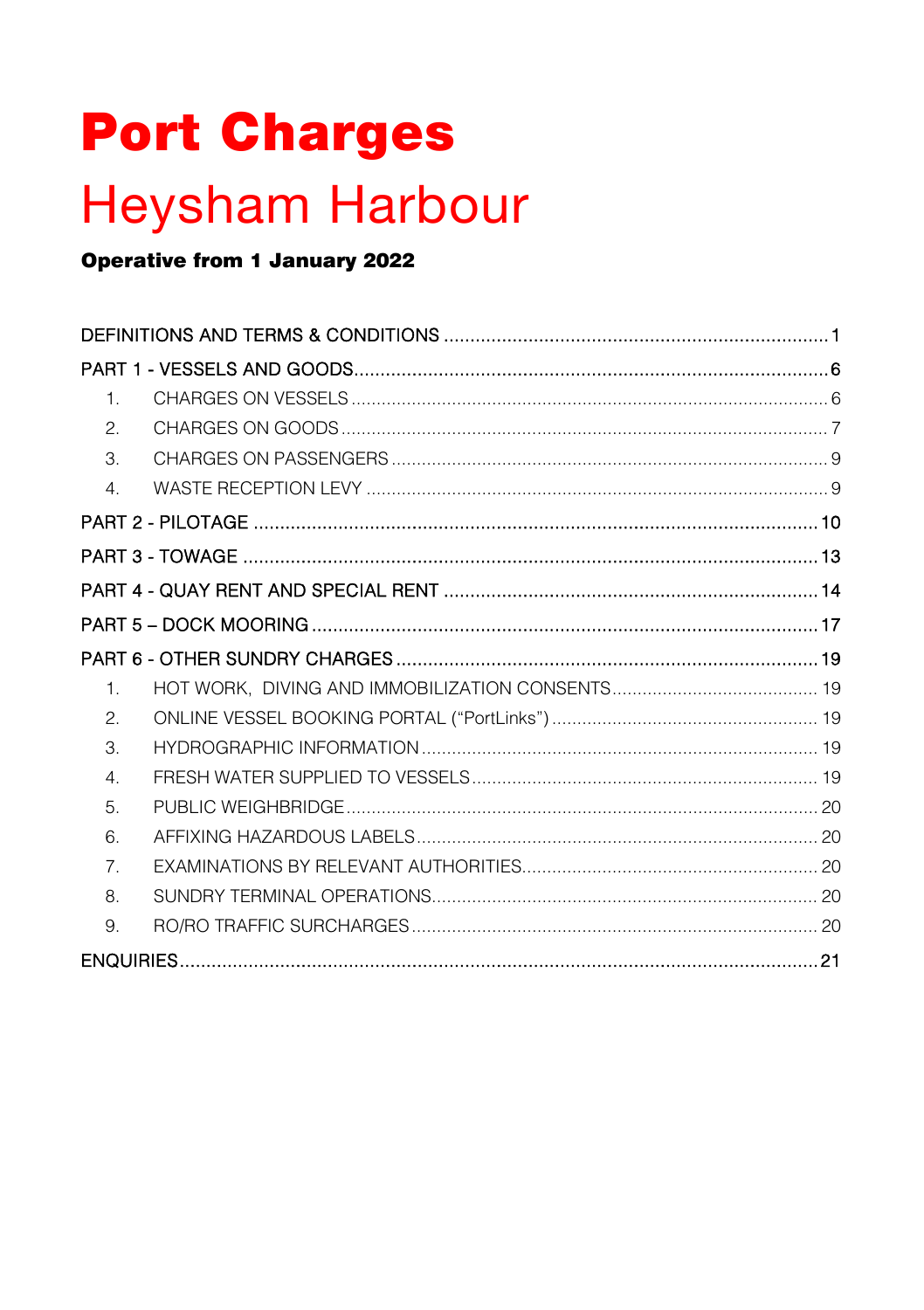

# DEFINITIONS AND TERMS & CONDITIONS

1. In these terms and conditions and charging provisions, unless the context otherwise requires:

"Cargo Operator" means the stevedore or cargo handler having responsibility for receiving, loading, discharging, delivering, storing or otherwise handling goods;

- "the Company" means Heysham Port Limited;
- "Data Protection
- Legislation" means all applicable data protection and privacy legislation, regulations and guidance including, without limitation the Data Protection Act 1998, the GDPR (Regulation (EU) 2016/679) (as amended or re-enacted from time to time and including any replacement or subordinate legislation). Terms in this document will, so far as the context permits and unless otherwise stated. have the meanings given to them in the Data Protection Legislation;
- "day" means a period of 24 hours commencing at midnight, or any part thereof;
- "the Dock" means the Company's dock at Heysham as authorised by section 4 of the Midland Railway Act 1896 (and any statutory amendment or re-enactment thereof) and includes all quays, jetties, stages, berths, transits sheds, warehouses and other works, buildings and land for the time being belonging to, vested in, occupied by or under the management of the Company;
- "goods" (including "cargo") means any article or thing of any kind whatsoever (including any packages or containers within which the said goods may be contained) including without prejudice to the generality of the foregoing fish, livestock and animals of all descriptions and also liquids and gases;
- "GT" means Gross Tons/Gross Tonnage as defined by the International Convention on the Tonnage Measurement of Ships (1969). In the case of unregistered vessels, the Company will at its discretion estimate a GT figure for the application of any GT-based charges;
- "the Harbour" (including "Heysham Harbour") means Heysham Harbour as defined in The North Western Railway Act 1852 and any statutory amendment or re-enactment thereof (and all docks and other works, whether or not belonging to the Company, situate within the Harbour);
- "Hirer" means, in respect of Part 5 LINE HANDLING only, any owner, charterer or person in possession of any vessel, or any agent of the foregoing, who requests or uses the Dock Mooring service of the Company;
- "HPL" means Heysham Port Limited;
- "owner" when used in relation to a vessel, includes the owner of the vessel and any part-owner, broker, charterer, agent, master or other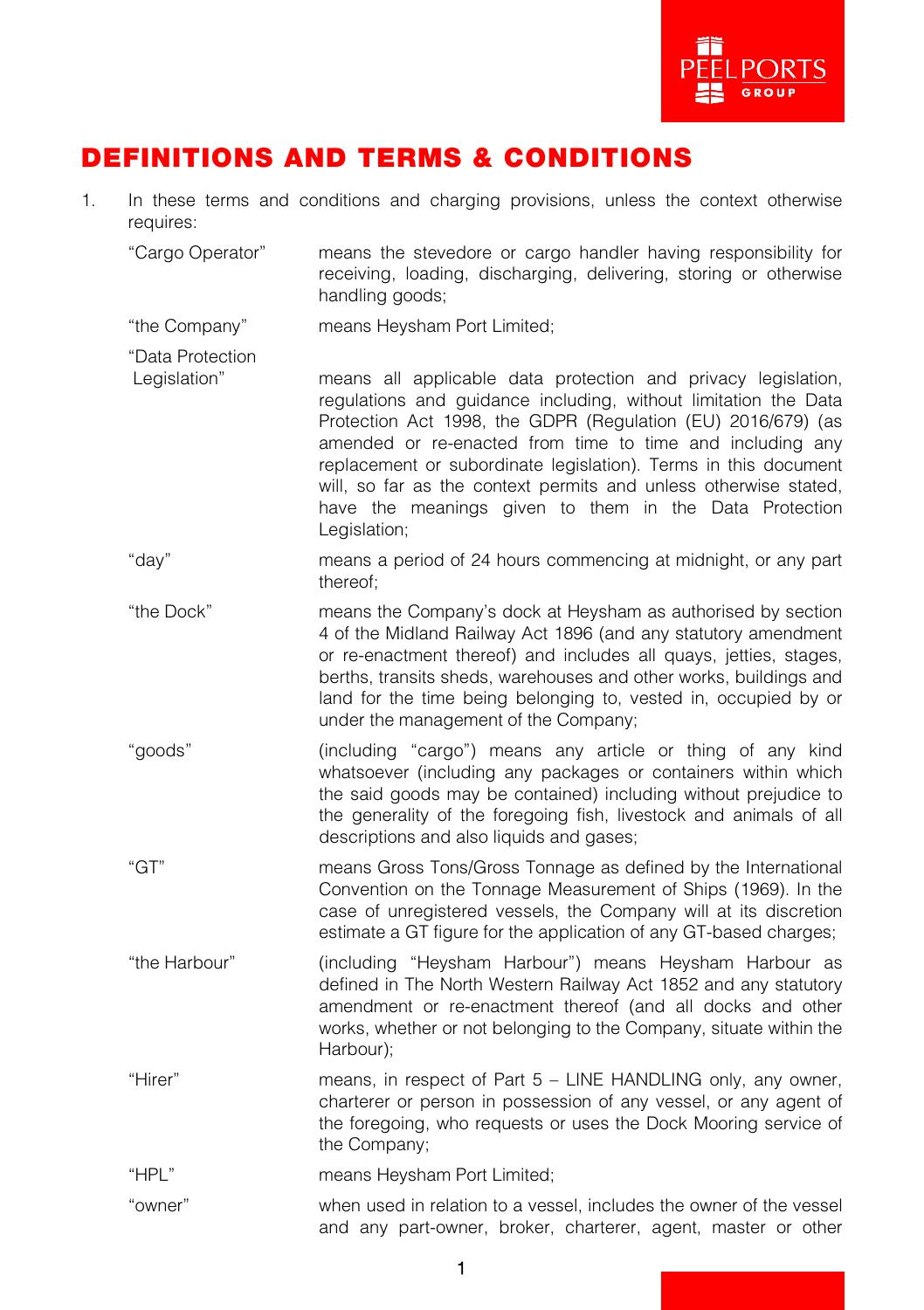

|                     | person in charge of the vessel and disponent owner, consignee<br>mortgagee in possession of the vessel or other person or persons<br>entitled for the time being in possession of the vessel;                                  |
|---------------------|--------------------------------------------------------------------------------------------------------------------------------------------------------------------------------------------------------------------------------|
| "owner"             | when used in relation to goods, includes any consignor,<br>consignee, shipper or agent for the sale or custody, loading or<br>unloading of the goods;                                                                          |
| "Pilot"             | means a pilot authorised by the Company;                                                                                                                                                                                       |
| "Pilot Launch"      | means the pilot launch, or such other vessel, used by the<br>Company for transporting pilots;                                                                                                                                  |
| "the Pilot Station" | means the pilot boarding or disembarking station that lies<br>approximately 1 mile SSW of No.2 buoy (or such other location as<br>the Company may from time to time determine);                                                |
| "the Port"          | (including the "Port of Heysham") means the Port of Heysham as<br>defined in The Port of Heysham (Pilotage) Harbour Revision Order<br>1988 and any statutory amendment or re-enactment thereof;                                |
| "vessel"            | means every description of vessel however propelled or moved,<br>including hovercraft, a hydrofoil vessel and anything constructed<br>or used to carry persons or goods by water and seaplanes on the<br>surface of the water; |
| "working day"       | means any day excluding Christmas Day, Boxing Day, New Year's<br>Day, Good Friday or any other statutory holiday; and a fraction of<br>a working day will be counted as a whole working day.                                   |

- 2. Unless the context otherwise requires, words implying the singular include the plural and vice versa, and words importing gender will include any other gender.
- 3. Unless otherwise stipulated in any special conditions relating to services and facilities provided by the Company, all vessels may enter or leave or move within the Harbour or use the Company's Docks, equipment or facilities or the service of its employees for or in connection with the loading, discharging or trans-shipping of cargo or in connection with repairing, fitting out, victualing, provisioning or laying-by of the vessel only with the consent of the Company and subject to:
	- (a) payment of the relevant dues or other charges:
	- (b) such terms and conditions as the Company may impose;
	- (c) the lawful directions of the Harbour Master or other appropriate officers of the Company; and
	- (d) compliance with the statutes, byelaws, directions and regulations of the Company.
- 4. The Company notwithstanding any consent given or arrangement made will be at liberty to vary, postpone or cancel such arrangements for any reason whatsoever without the Company thereby incurring to any person any liability whatsoever for loss, damage, injury, delay or expense.
- 5. The Company does not take any charge of or assume any responsibility whatsoever in respect of any vessel navigating or lying within the Harbour, or entering, leaving, moving, mooring or unmooring within the Harbour; all craft under such circumstances being at the sole risk of the owner, who alone is responsible for the safety and security of their vessel and moorings and also for any damage done by their vessel or servants to the Docks, or to vessels or goods in or upon any part of the Harbour.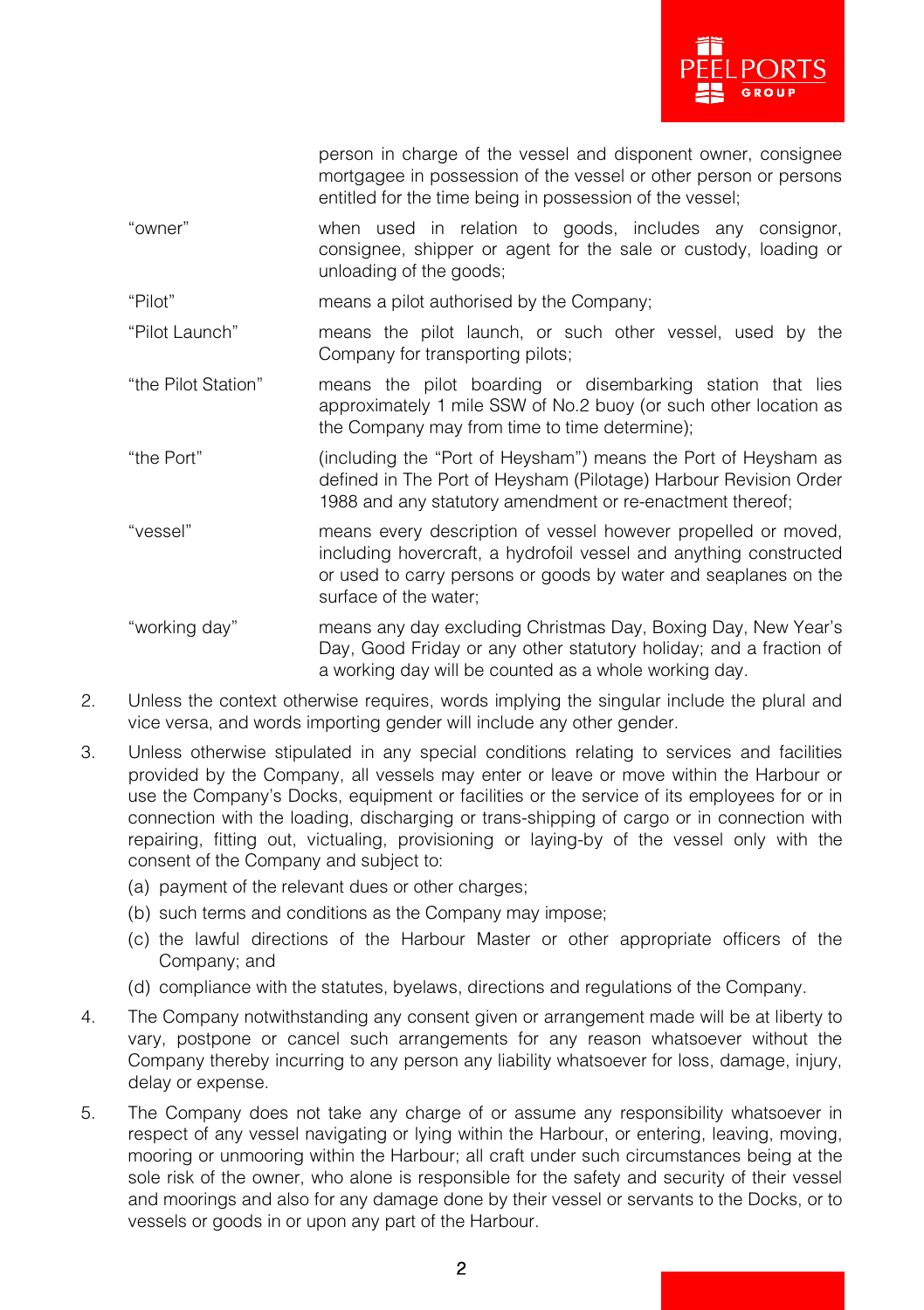

- 6. When complying with the lawful directions of the Harbour Master or other appropriate officers of the Company, every vessel will remain at the risk of the owner thereof and all things done, whether by the Company or the owner, in pursuance of execution or intended execution of such directions will be deemed to be done by the owner and all costs and expenses incurred, including those issued by the Company, will be for the owner's account.
- 7. Unless agreed to the contrary by the Company, the owner of a vessel warrants that any vessel that it brings into or causes to be within the Harbour will be:
	- (a) seaworthy and operated in compliance with all relevant international standards and regulatory requirements (including, by way of example only, the ISM Code, flag state, classification society and UK Maritime & Coastguard Agency or equivalent) regarding safety, stability, seaworthiness, fitness for purpose and security;
	- (b) covered by P&I insurance with reputable P&I or London market insurers in respect of third-party liability risks (including but not limited to cargo damage, pollution and wreck removal) and for levels of cover as would normally be taken out by a prudent operator of comparable vessels in similar trades;

and shall ensure that the vessel is operated and covered by P&I insurance in accordance with requirements (a) and (b) above respectively at all times that the vessel is within the Harbour and must provide to the Company on demand documentary evidence of such status.

- 8. All goods at the Docks (whether in transit, laid down or deposited) are at the sole risk of the owner in every respect. The Company has no custody of such goods and accepts no responsibility for any loss or damage to such goods whatever the cause, even if the loss or damage is caused by any act or neglect on the part of the Company's servants or agents.
- 9. Goods are not in the custody of the Company unless taken possession of by the Company as warehousemen or carriers in accordance with the Company's relevant terms and conditions from time to time in force.
- 10. The Company's services will be undertaken only in accordance with the Company's relevant terms and conditions for services from time to time in force. The Company requires the appropriate requisition, together with any other necessary documents, to be lodged before any service is begun.
- 11. When an agent for a vessel ceases to act whilst that vessel is still within the Harbour and does not accept responsibility for all charges arising, that agent must at once notify the Company so that charges may be correctly debited to the responsible parties.
- 12. When discharging or loading a vessel, the Company may, on request, furnish to the owner or agent an estimate, to the best of its ability, of the time at which discharging or loading is likely to finish. In giving this estimate, the Company accepts no responsibility for any inaccuracy or for any delay in finishing discharging or loading.
- 13. These terms and conditions and charging provisions, including the charges herein, may be altered or varied at any time and from time to time in such respects and in such manner as the Company may determine.
- 14. Where the Company has agreed to provide any services or facilities in respect of which no charges have been assigned in this schedule, the charges applicable to those services or facilities will be as determined from time to time by the Company.
- 15. Except where specified herein to the contrary, all charges payable hereunder are payable to the Company on demand unless otherwise agreed by the Company. The Company may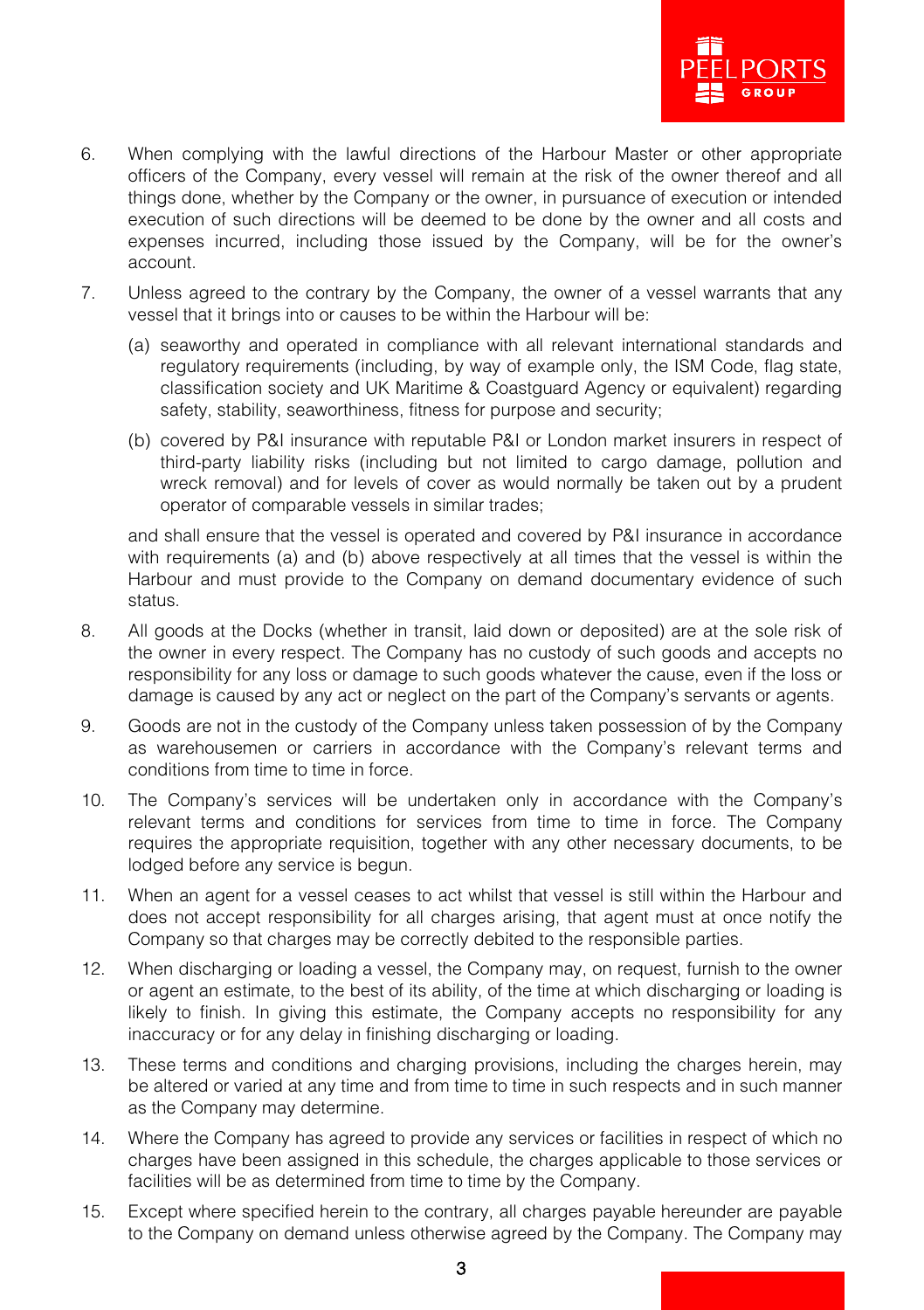

charge interest on any overdue amount in accordance with the Late Payment of Commercial Debts (Interest) Act 1998.

- 16. Value Added Tax (or any other tax required to be levied on the Company's charges) is payable where applicable at the appropriate rate current from time to time on and in addition to the charges specified or referred to herein. The Company's VAT Registration number is GB 618 6241 39.
- 17. Payments must be made payable to:

Heysham Port Limited<br>Sort Code: 601319 Sort Code: Account Number: 45137633 IBAN: GB05NWBK60131945137633

Remittances must be sent to the Credit Control Section, Heysham Port Limited, Maritime Centre, Port of Liverpool, L21 1LA.

- 18. All activities undertaken and services provided by the Company are in accordance with these terms and conditions and charging provisions and all applicable statutes, byelaws, directions, regulation and terms and conditions for trade or the supply of services, which will continue to apply except where varied from time to time by the Company.
- 19. By (a) entering the Harbour or Port with a vessel; (b) landing, depositing, loading or storing goods within the Harbour; (c) requesting any services from the Company; or (d) making use of any of the Company's equipment or facilities, the relevant Hirer or owner (or their appointed agents) is deemed to have acknowledged and accepted these terms and conditions and charging provisions (including the charges herein and any associated directions, regulations or terms and conditions).
- 20. The Company may collect and process information relating to the owner, and their appointed agents, in accordance with the privacy notice which is available on the Peel Ports Group website. Each party agrees to comply with their respective obligations under the Data Protection Legislation.
- 21. The terms and conditions cannot be varied other than in writing by the Company.
- 22. These terms will be governed by and construed in accordance with English Law.

#### **Audit**

The Company reserves the right, upon the giving of reasonable notice to the owner (and their appointed agents), Cargo Operator, cargo receiver or cargo shipper, to require the production of, and to receive, view and/or copy, any relevant document or material within that party's reasonable control that demonstrates and evidences the quantum or movement of any goods that may be received, loaded, discharged, delivered, stored or otherwise handled within the Harbour. Such documentation and materials must be provided to the Company upon request, without charge and during the Company's normal working hours.

For the purposes of undertaking periodic audits, the Company also reserves the right to review any recordings, data, reports or measurements (e.g. including but not limited to CCTV, ANPR etc.) produced from equipment under the control of any party and used to receive, load, discharge, deliver, store or monitor goods.

4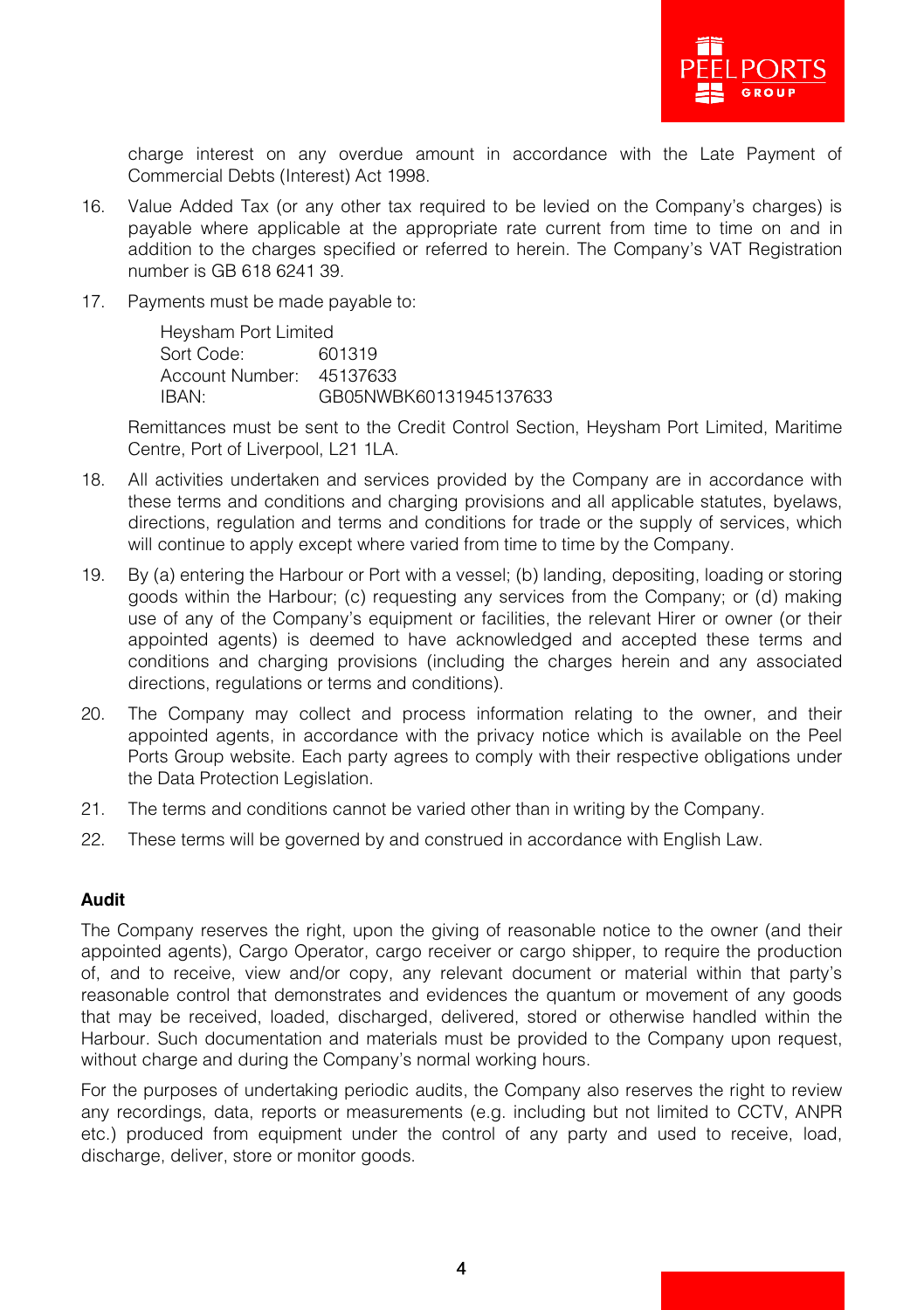

#### **Withdrawal of the United Kingdom from the European Union "Brexit"**

The Company reserves all rights to introduce a Brexit surcharge or associated additional charges should legislative changes dictate a material change to the Company's operational activities during 2022, which includes, but is not limited to, physical presentation of cargo for examination, examination activity or supporting administration.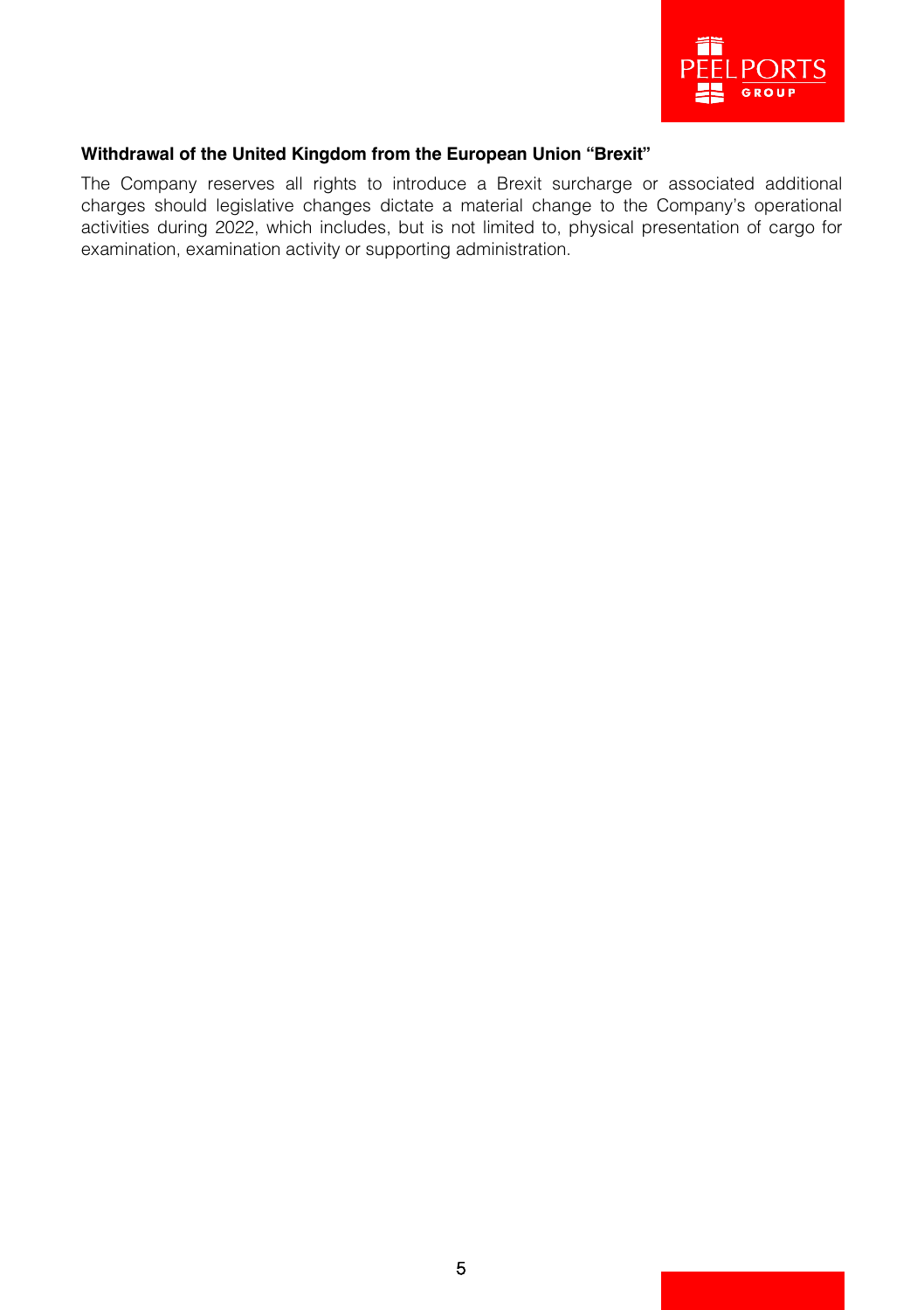

# PART 1 - VESSELS AND GOODS

## 1. CHARGES ON VESSELS

- **1.1 SCHEDULE OF SHIP DUES PAYABLE ON VESSELS ENTERING THE HARBOUR**
	- (a) **Ship Dues on Vessels Entering the Harbour**

Class of Voyage

- (i) To or from any place in the United Kingdom: £1.75 per GT
- (ii) To or from any other place  $E2.34$  per GT

#### **1.2 LIABILITY TO AND PAYMENT OF SHIP DUES**

- (a) Ship Dues apply to every vessel entering into, leaving or making use of the Harbour, and a vessel becomes liable at the time of arrival in the Harbour to the Ship Dues charge appropriate to its class of voyage as specified in paragraph 1.1(a).
- (b) The arrival and departure of a vessel are treated as one voyage to the Harbour and vessels are liable for the Ship Dues charges applicable to the most distant port from which they arrive or for which they are bound, provided that: (i) in the case of a vessel that has arrived in ballast and departs with cargo, the port from which it arrived will be disregarded; or (ii) in the case of a vessel that having discharged cargo in the Harbour departs in ballast light, the port for which it is bound will be disregarded.
- (c) A vessel that leaves the Harbour without unloading or loading all the cargo that is intended to be unloaded or loaded at the Harbour and, without calling at any other port, returns to complete its unloading or loading will be deemed to have made two voyages. Its first arrival and second departure will be treated as one voyage and its intermediate departure and return will be treated as a second voyage to or from the United Kingdom, and charges are payable accordingly.

#### **1.3 PORT ADMINISTRATIVE CHARGE**

- (a) On each occasion that a vessel enters into, leaves or makes use of the Harbour, a Port Administrative Charge of £23.39 per vessel will be payable.
- (b) The Port Administrative Charge is payable by all vessels in addition to all other Ship Dues charges or any other rates, charges or arrangements payable in lieu thereof.

#### **1.4 SCHEDULE OF SHIP DUES PAYABLE ON VESSELS ENTERING THE DOCK**

(a) **Ship Dues on Vessels Entering the Dock ("Dock Dues")**

Class of Voyage

(i) To or from any place in the United Kingdom £0.436 per GT per day

(ii) To or from any other place  $\epsilon$  example to the example of the E0.587 per GT per day

#### **1.5 LIABILITY TO AND PAYMENT OF DOCK DUES**

- (a) Subject to paragraph 1.5(b), Dock Dues will not be required to be paid in respect of a vessel that enters into or leaves the Dock in addition to entering into, leaving or making use of the Harbour and in respect of which a Ship Dues charge has been paid in accordance with section 1.1.
- (b) If a vessel remains in the Dock for more than four consecutive days (including the day of entry into and the day of leaving the Dock), in addition to any Ship Dues charge to which the vessel is liable, Dock Dues (as specified in section 1.4) will be payable in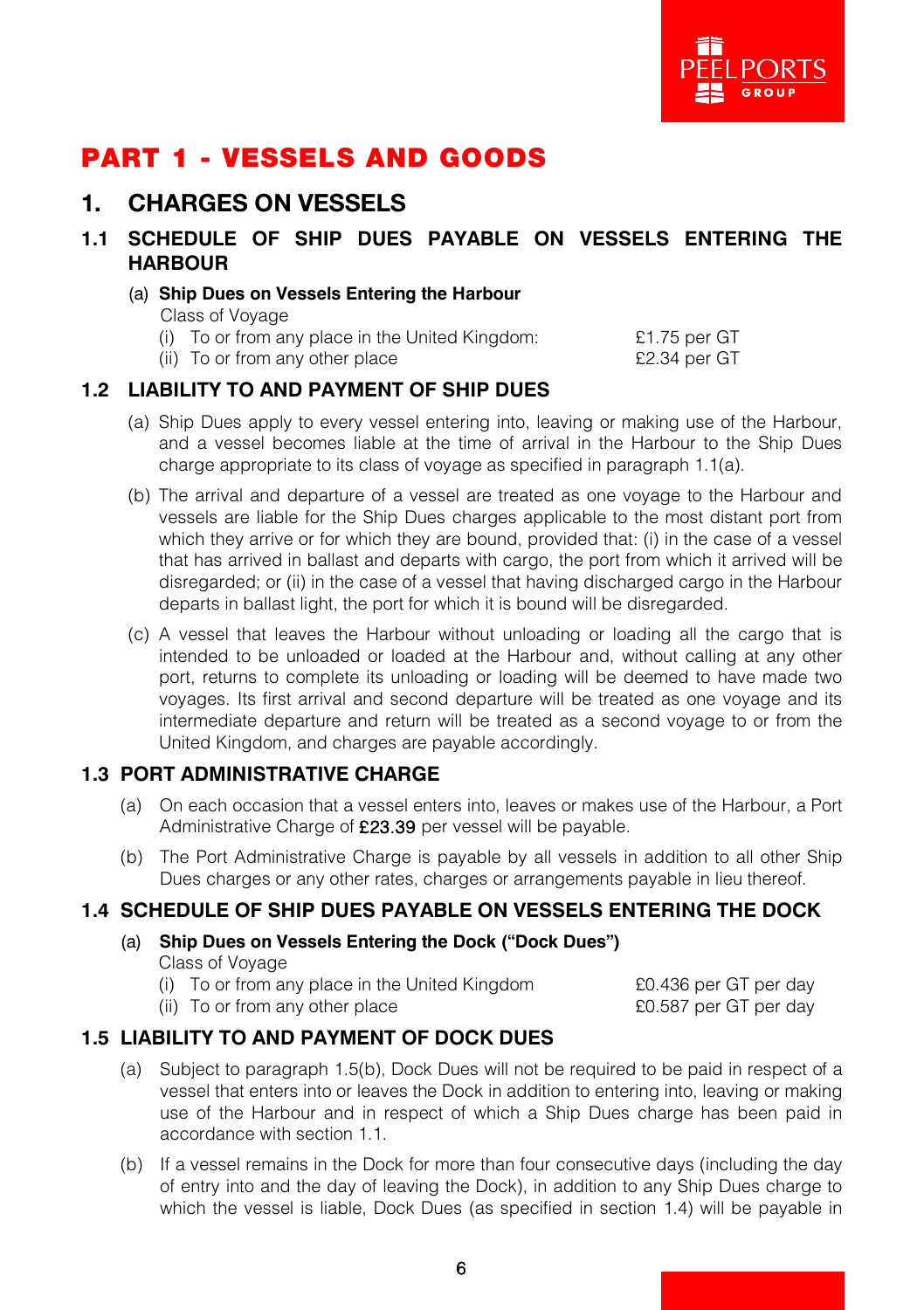

respect of each consecutive day in excess of four consecutive days that the vessel remains in the Dock.

(c) If a vessel leaves the Dock, but does not leave the Harbour, and subsequently reenters the Dock, a Dock Dues charge equivalent to four times the amount as specified in section 1.4 (appropriate to the class of voyage) will be payable in respect of each re-entry into the Dock prior to leaving the Harbour. For each re-entry into the Dock the vessel will be permitted to remain in the Dock for up to four consecutive days (including the day of each re-entry and leaving) without incurring further Dock Dues charges in accordance with paragraph 1.5(b).

#### **1.6 GENERAL CONDITIONS RELATING TO SHIP DUES, DOCK DUES ETC.**

- (a) The owner and master of a vessel are jointly and severally liable for the charges thereon.
- (b) The owner of every vessel shall, on demand, produce to the Company the certificate of tonnage and registry of such vessel and details of the most distant port from which the vessel has arrived or to which the vessel is bound. Should any such owner refuse or neglect to make such production on demand and if any owner refuses to answer any reasonable question, or wilfully gives a false or untrue answer, they will for every such offence be liable to a penalty.
- (c) Ship Dues and Dock Dues will be calculated on a vessel's GT, subject to a minimum value of 50 GT.
- (d) Unless agreed to the contrary by the Company, these charges must be paid to the Company prior to a vessel's departure from the Harbour.
- (e) If the master or owner of any vessel evades the payment of any charges payable to the Company in respect of such vessel, or any part thereof, the master will be liable to a penalty equal to three times the amount of the charges of which the master or owner have evaded the payment.

## 2. CHARGES ON GOODS

- (a) Unless otherwise stipulated in any special conditions relating to services and facilities provided by the Company, all goods on or within the estate of the Company are at the owners' sole risk in every respect.
- (b) The Company will not be responsible or liable for any loss of or damage to any goods whatsoever caused by fire or theft or the negligence or breach of duty of the Company, their servants or agents, or by weather or otherwise howsoever.

#### **2.1 REMOVAL OF GOODS**

Owners of goods are liable for the payment of Quay Rent on all goods that remain at the Dock or on the works or lands of the Company for more than 24 hours from the time at which they were landed or deposited there.

#### **2.2 LIABILITY TO AND PAYMENT OF CHARGES ETC.**

#### (a) **Liability to Charges**

The owner of the goods is liable for the charges thereon for any goods that are:

(i) imported into the Harbour or landed at or deposited on or carried over the works or lands of the Company;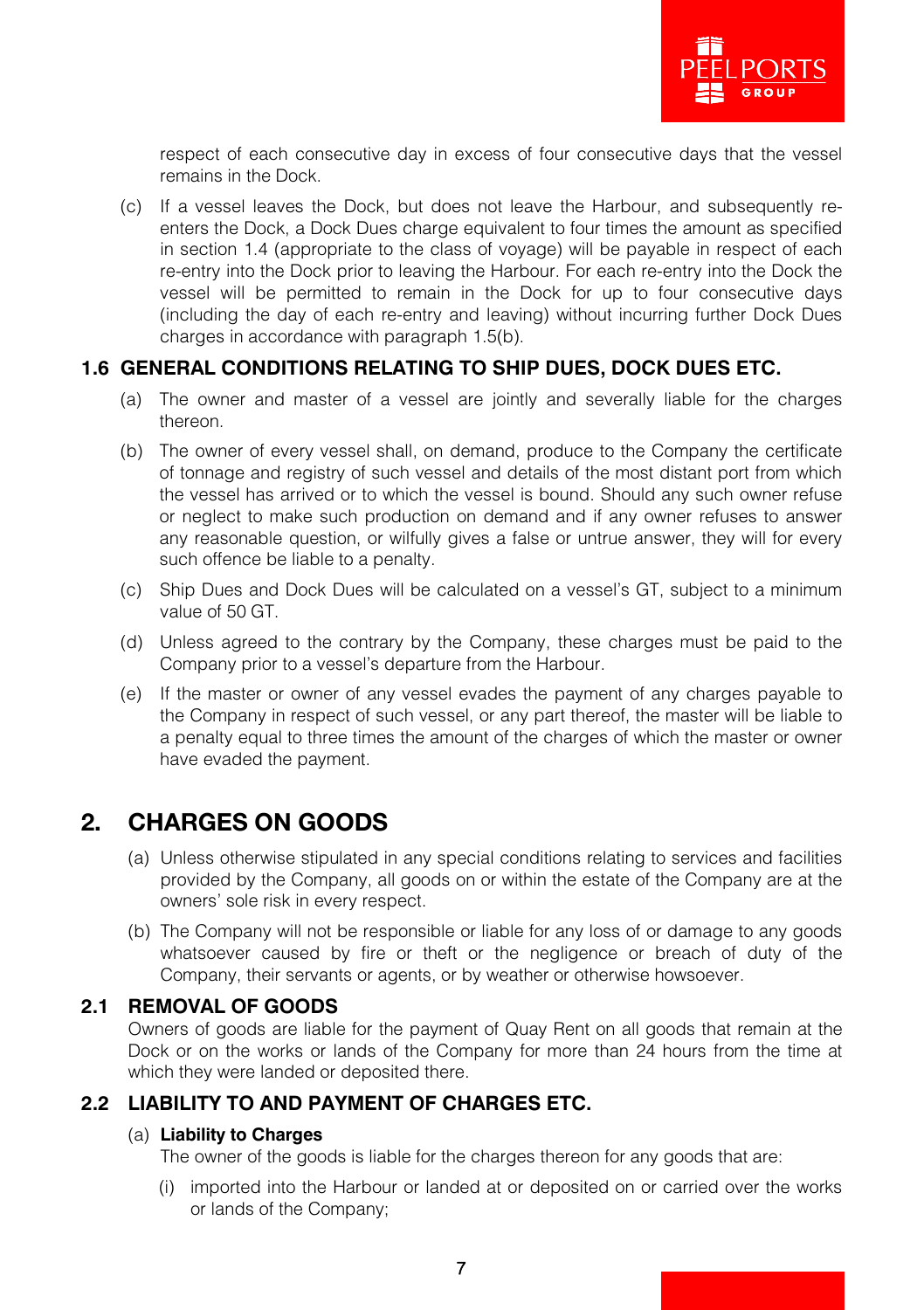

- (ii) exported from the Harbour or having at any time previously been brought into the Harbour or landed at or deposited on or carried over the works or lands of the Company; or
- (iii) loaded onto vessels in the Harbour, discharged from vessels in the Harbour, or which for any reason are deposited on, or carried over the works or lands of the Company and which subsequently leave such works or lands.

#### (b) **Payment of Charges**

Unless agreed to the contrary by the Company, Charges on Goods must be paid to the Company as follows:

- (i) prior to loading to a vessel in respect of goods due to be exported from the Harbour;
- (ii) prior to removal of the goods from the Harbour in respect of goods imported via the Harbour; or
- (iii) prior to removal of the goods from the Harbour in respect of any other movement of goods.

#### (c) **Non-Payment of Charges**

If the owner of any goods evades the payment of any charges payable to the Company in respect of such goods, or any part thereof, the owner will be liable to a penalty equal to three times the amount of the charges of which the owner evaded the payment.

#### (d) **Documents to be Furnished**

Unless otherwise agreed in advance by the Company, the master or owner of every vessel discharging or loading cargo must supply to the Company the following documents confirming the quantity of cargo discharged or loaded within the Harbour and the days upon which discharging, loading or both took place:

- (i) Bills of lading or cargo manifest (indicating the weight of cargo and details of the shippers, consignees and freight payers); and
- (ii) Statement of facts.

Where the quantity of cargo discharged does not match that shown on the relevant bill of lading or cargo manifest, a certified discrepancy report (including details of supporting surveys etc.) must be provided.

Confirmation of the quantity of cargo discharged or loaded and the required supporting documents, together the "cargo declaration", must be supplied by the master or owner of a vessel, via their appointed agent, to the Company within two working days from the day upon which the vessel completes discharging or loading, as appropriate.

The cargo declaration must be uploaded to the relevant vessel's booking record using the Company's Online Booking Portal (PortLinks); the Company will no longer accept cargo declarations from appointed agents via alternative means (such as email or telephone). Upon departure of a vessel, the Company will send a notification (containing a link to the location where the cargo declaration must be entered and uploaded) to the registered email of the appointed agent(s) for the vessel.

The master or owner of a vessel who fail to provide a cargo declaration commit an offence and may be liable, upon conviction, to a fine. Appointed agents that fail to comply with the process or timescale for submitting cargo declarations, but excluding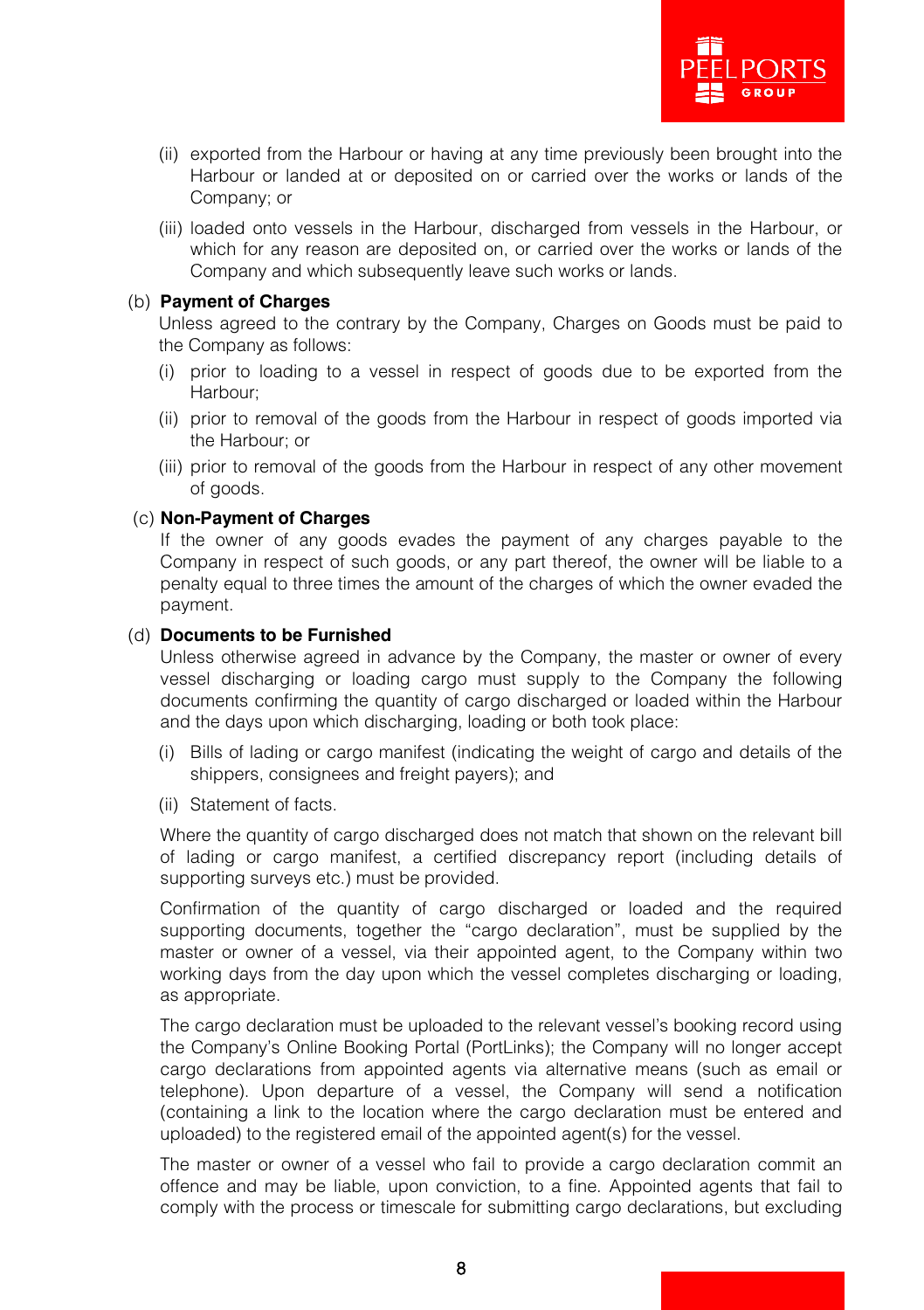

cases where the appointed agent can prove that they were not supplied with a cargo declaration by the master or owner, will incur a charge of £400 per vessel concerned.

#### **2.3 SCHEDULE OF GOODS CHARGES**

(a) Unless otherwise indicated, Goods Charges are levied on the gross weight of the goods and all packaging per metric tonne of 1,000 kilograms or part thereof. Charges are not made on the weight of containers or pallets, except when empty. Goods charges for unlisted commodities are available upon application.

**Charges on Imported or Exported Goods Goods Charge**

# **per Tonne**

All Commodities **All Commodities Rates upon Application** 

# 3. CHARGES ON PASSENGERS

The owner of a vessel is liable for the Passenger Dues on each passenger embarked at the Dock onto or disembarked at the Dock from vessels at the Dock, and the Passenger Dues must be paid to the Company before the departure of the vessel from the Dock.

#### **Schedule of Passenger Dues**

For each passenger embarking for or disembarking from:

(a) any place in the United Kingdom **E**6.39 per passenger

(b) all other places  $£11.38$  per passenger

# 4. WASTE RECEPTION LEVY

At least 24 hours prior to a vessel entering the Dock, the master, owner or agent must contact the HPL Terminal Manager to arrange for the disposal of non-hazardous, dry domestic waste or international catering waste as may be required. Rates for the disposal of these materials will be quoted upon application.

Owners and masters of vessels must make their own arrangements for the disposal of liquid non-hazardous waste and all hazardous waste.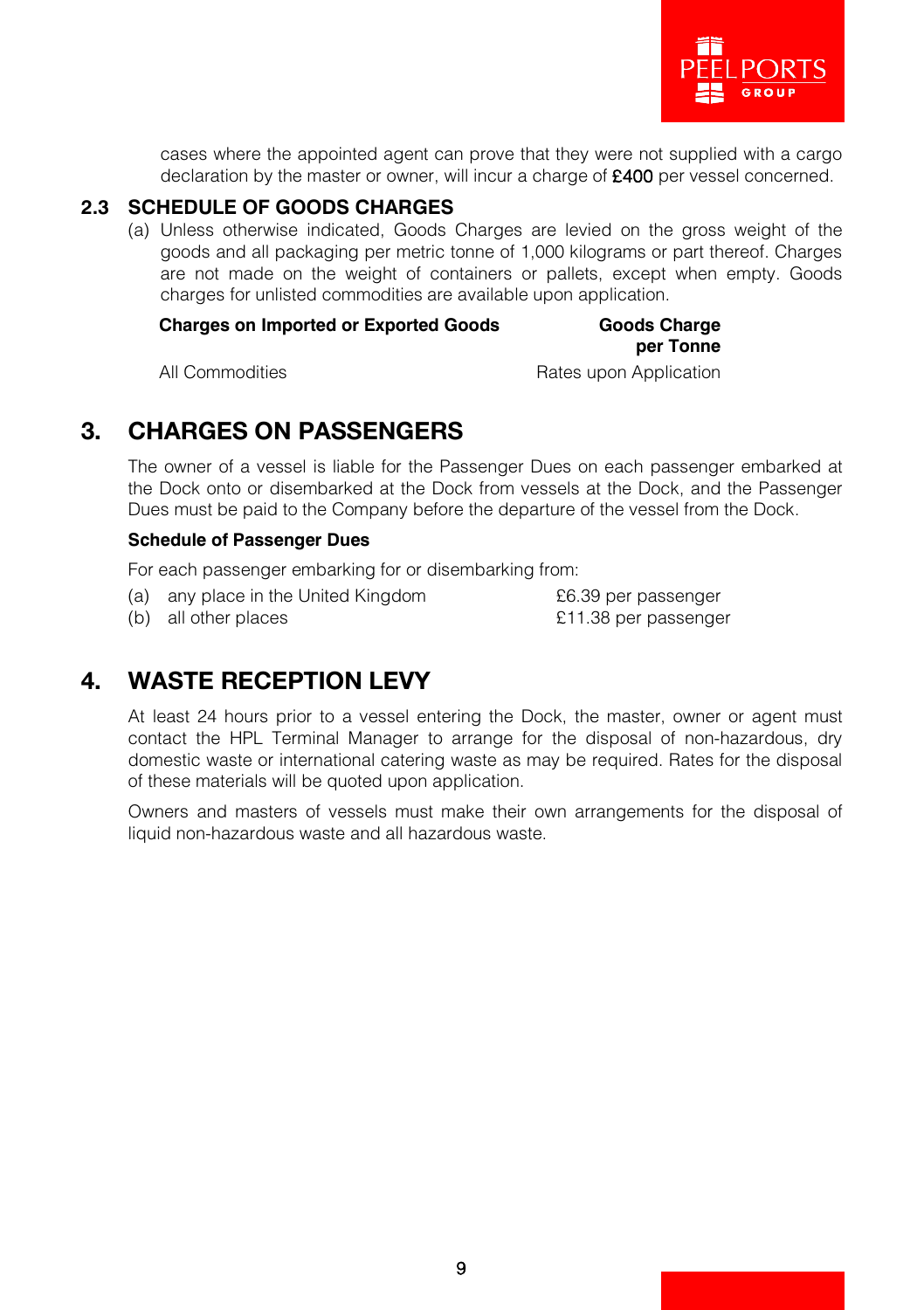

# PART 2 - PILOTAGE

## **1. PILOTAGE DIRECTIONS**

Heysham Port Limited, as the Competent Harbour Authority for the Port of Heysham, pursuant to the Pilotage Act of 1987 (and any statutory amendment or re-enactment thereof) and in exercise of their powers under Section 7 of the said Act gives Pilotage Directions for the Port of Heysham.

Copies of such Pilotage Directions are available upon the Company's website or upon request from the Harbour Master's Department.

The Company does not guarantee that one or more Pilots or pilot launches will always be available. The Company will not be liable for any delay or extra cost whatsoever howsoever caused that may arise from any cause in connection with the availability of Pilots or pilot launches.

# **2. SCHEDULE OF PILOTAGE CHARGES**

- (a) For piloting a vessel:
	- (i) to or from the Pilot Station from or to any berth or point within the Port; or
	- (ii) shifting from or to any berth or point within the Port to or from any other berth or point within the Port,

the following charges will be payable:

|                  | <b>Pilotage Charge</b> |                  |  |
|------------------|------------------------|------------------|--|
| <b>Vessel GT</b> | per Act of Pilotage    | Pilot Launch (†) |  |
| Up to 1,500      | £ 555                  | £214             |  |
| 1,501 to 3,000   | £ 675                  | £280             |  |
| 3,001 to 6,000   | £ 979                  | £302             |  |
| 6,001 to 9,000   | £1,417                 | £341             |  |
| 9,001 to 12,000  | £1.642                 | £376             |  |
| Over 12,000      | £2.102                 | £376             |  |

(†) The Pilot Launch charge is payable in addition to the pilotage charge on each occasion that the Pilot Launch transports a Pilot to or from a vessel.

- (b) For each period of 60 minutes (or part thereof) that a vessel is at anchor or alongside a berth for weather or awaiting tide (other than the first such period) with a Pilot on board, an attendance charge of £149 will be payable.
- (c) For each period of 60 minutes (or part thereof) that a Pilot stands-by on board a vessel at any berth, anchorage or any place within the Port for any reason (other than in accordance with paragraph 2(b)), a charge equivalent to 50% of the relevant pilotage charge (in accordance with paragraph 2(a)) will be payable.
- (d) For each occasion that a Pilot is booked for an inward-bound vessel but the booking is subsequently amended or cancelled with less than 1 hour's notice prior to the scheduled pilot launch departure time, a charge of  $£149$  will be payable. This charge will be doubled if a Pilot attends on board the vessel or has boarded the launch (in which case the relevant pilot launch charges in accordance with paragraph 2(a) will apply in addition) and the booking is subsequently cancelled.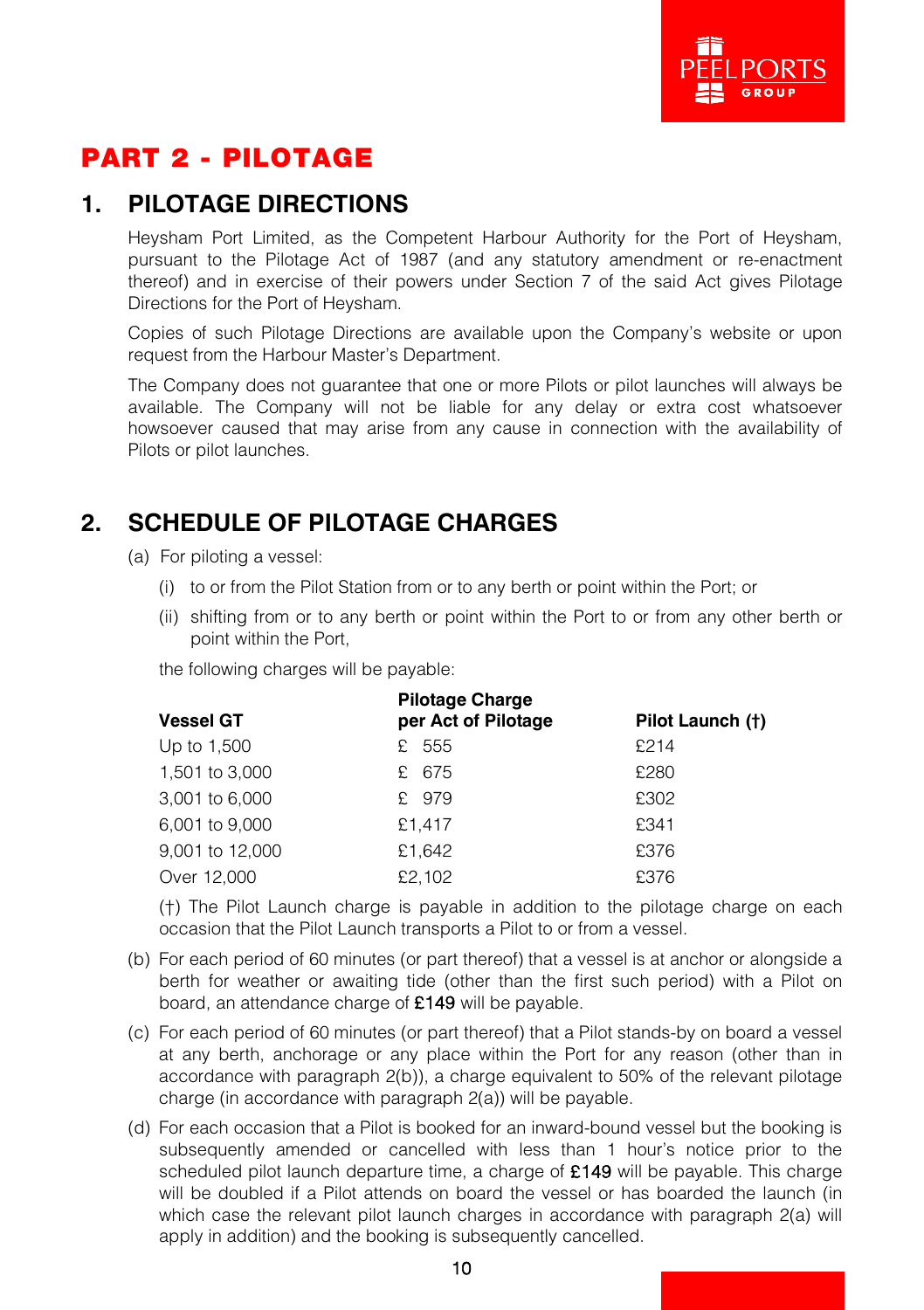

- (e) For each occasion that a Pilot is booked for an outward-bound vessel or a vessel moving within the Port but the booking is subsequently amended or cancelled with less than 1 hour's notice prior to the booked time, a charge of  $£149$  will be payable. This charge will be doubled if a Pilot attends on board the vessel or has boarded the launch (in which case the relevant pilot launch charges in accordance with paragraph 2(a) will apply in addition) and the booking is subsequently cancelled.
- (f) Notwithstanding the provisions of paragraphs 2(d) and 2(e), in the event that the vessel is not ready to move within 2 hours of booked time, the Company reserves the right to remove the Pilot from the vessel. The appropriate charges as specified in paragraphs 2(d) and 2(e) will then apply.
- (g) If a Pilot remains on board either an inward-bound vessel or a vessel that has or is to be navigated or shifted within the Port due to either a request or direction to remain on board, or because there is no safe means for the Pilot to disembark from the vessel, an additional charge per hour (or part thereof) equivalent to 50% of the relevant pilotage charge in accordance with paragraph 2(a) will be payable from the time that the vessel is all fast or at anchor until such time as the Pilot has disembarked or commences a further act of pilotage, whichever is sooner.
- (h) Masters, owners and their agents are reminded that it is an offence under Section 19 of the Pilotage Act 1987 to take an authorised Pilot out of the Port without reasonable excuse, and without the Pilot's consent. If a Pilot consents to being taken out of the Port, additional charges will apply for each day or part thereof that the Pilot is not available for further pilotage duties, in addition to all costs and expenses incurred in respect of the Pilot being taken out of the Port.
- (i) Where a vessel fails to comply with the procedures for Estimated Time of Arrival or Estimated Time of Departure messages provided for in the Pilotage Directions, a surcharge of £149 in respect of each such late booking will be payable in addition to the relevant pilotage charges.
- (j) Where a Pilot attends at the Company's office at Heysham a Master or representatives of a vessel for a pre-sailing or pre-arrival consultancy, a charge of  $\pounds$ 149 per hour (or part thereof) will be payable.
- (k) For all vessels that require the services of a second Pilot, an additional charge equivalent to the ordinary charge applicable to that vessel will be charged for the second Pilot.
- (l) Where a pilotage service is performed for which no charge is provided for in this Schedule, the Company will be entitled to make such charge as it considers reasonable in all the circumstances for the service performed.
- (m) Charges for Pilotage Exemption Certificates are as follows:

| (i) Fee for examination (incl. Certificate issue) | £163.00 $(+)$ |
|---------------------------------------------------|---------------|
| (ii) Fee for annual renewal of Certificate        | £ 48.30       |
| (iii) Fee for amendment to Certificate            | £48.30        |
| (iv) Fee for a replacement Certificate            | £48.30        |

(†) Check ride charges will be charged in accordance with paragraph 2(a).

(n) Where a vessel is piloted within the Port by a Master or Deck Officer who holds a current Pilotage Exemption Certificate for the Port in respect of that vessel, the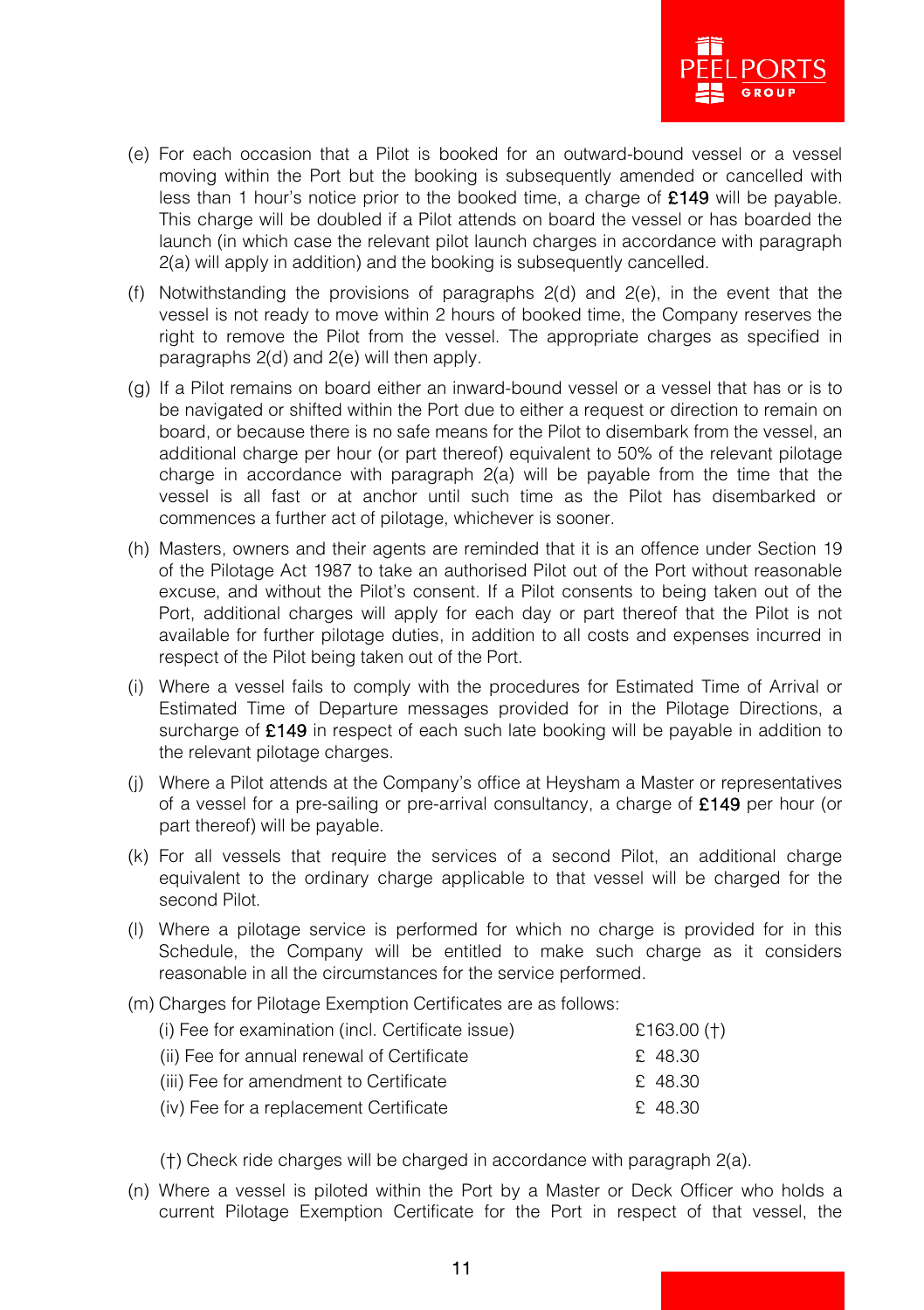

Company will levy a Pilotage Exemption Charge of £40.84 per movement pursuant to Section 10(3) of the Act.

(o) The Company reserves the right to apply special surcharges, payable in addition to the charges shown in this Schedule, from time to time.

# **3. PAYMENT OF CHARGES**

The owner and master of a vessel are jointly and severally liable for the pilotage charges therefor. All pilotage charges must be paid to the Company on demand, unless otherwise agreed by the Company.

## **4. VARIATON**

The Pilotage Directions and pilotage charges may be altered or varied at any time and from time to time in such respects and in such manner as the Company may consider desirable.

Note: A Pilots' National Pension Fund (PNPF) deficit surcharge of 26% is included in the aforementioned charges, excluding pilot launch charges.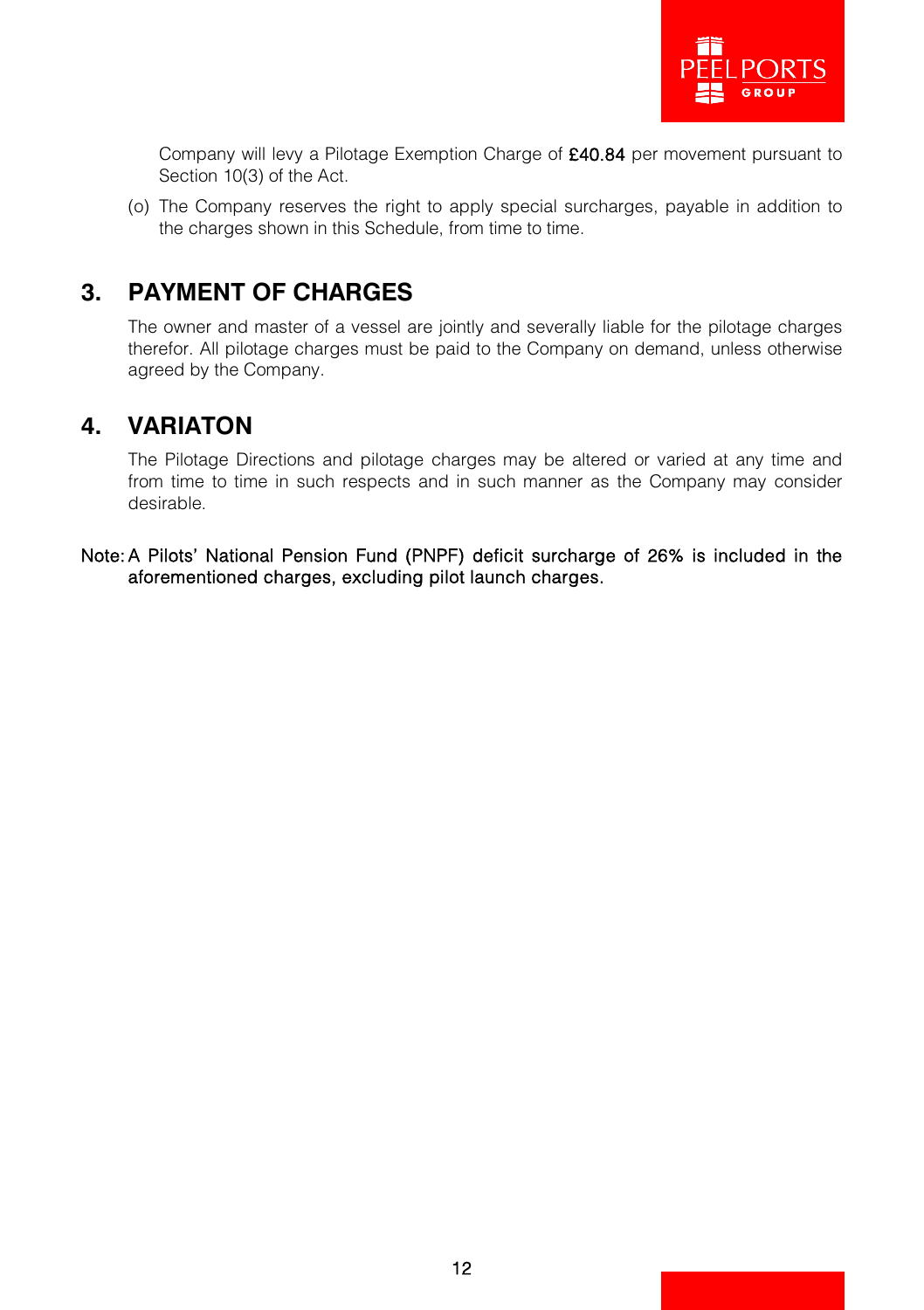

# PART 3 - TOWAGE

Towage of vessels in Heysham Harbour is undertaken on a commercial basis by tugs deployed to the Harbour for that purpose.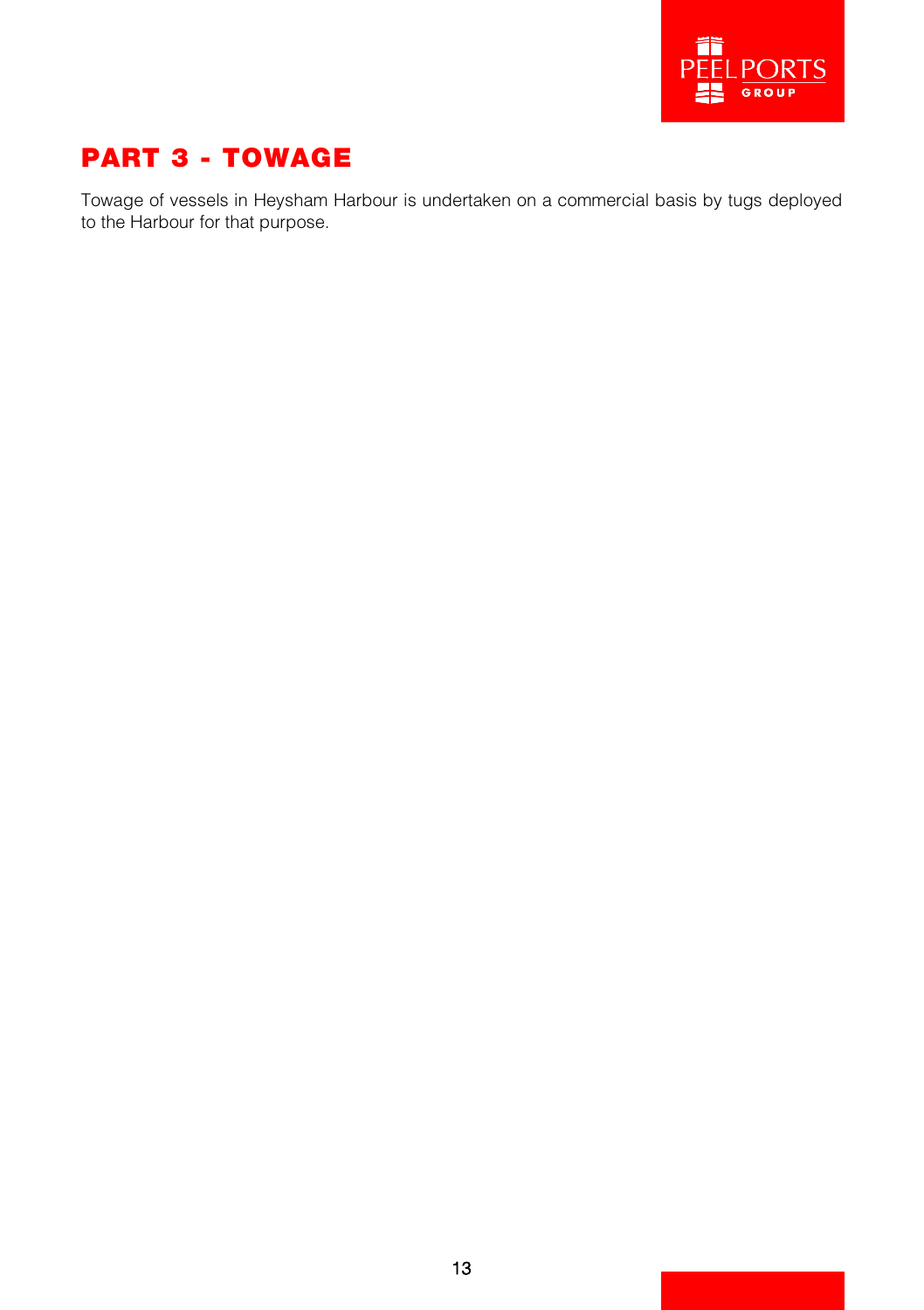

# PART 4 - QUAY RENT AND SPECIAL RENT

#### Regulations and Charges

#### **1. PREAMBLE**

Users of the Harbour are reminded that unless specified to the contrary in any conditions issued by the Company relating to particular services or facilities, neither warehousing nor storage nor protection of goods is provided by the Company whilst such goods are at the Dock, nor do the Company have custody of the same, and all goods on or within the Dock are at the owner's sole risk in every respect and the Company will not be responsible for loss or damage of any nature whatsoever howsoever arising thereto.

# **2. GENERAL RULES AND REGULATIONS**

#### **2.1 GOODS IN TRANSIT**

Goods imported and landed or deposited at the Dock for exportation from the Dock are exempt (except where by Order of the Company it is otherwise provided) from payment of Quay Rent, provided that such goods are not an obstruction to or interfere with the working of the Dock.

#### **2.2 QUAY RENT**

Any goods landed or deposited at the Dock and not removed within 24 hours from when the same were so landed or deposited, are liable to Quay Rent at the rate of £10.80 per square metre per day.

#### **2.3 SPECIAL RENT**

- (a) Notwithstanding their liability to Quay Rent, inward and outward goods landed or deposited at the Dock will, until further Order of the Company and subject to the provisions of these Regulations, be permitted to remain thereon or therein, without application in that behalf, subject to the payment of Special Rent in lieu of Quay Rent. Details of such charges are available on request.
- (b) Notwithstanding anything hereinbefore contained, the Company may:
	- (i) extend the period for which goods may be permitted to remain on the Dock at a specified Special Rent, or
	- (ii) refuse or withdraw, on 24 hours' notice, the privilege of Special Rent in respect of any goods.
	- (iii) vary the terms for Special Rent in respect of any particular cargo at any time, and in such respects and in such manner as the Company may consider desirable.

#### **2.4 OVERLANDED CARGO**

Overlanded cargo will be subject to such special rate of rent as determined from time to time by the Company.

#### **2.5 OUTWARD CARGO**

Outward cargo shut out of any vessel will be subject to such special rate of rent as the Company may from time to time determine.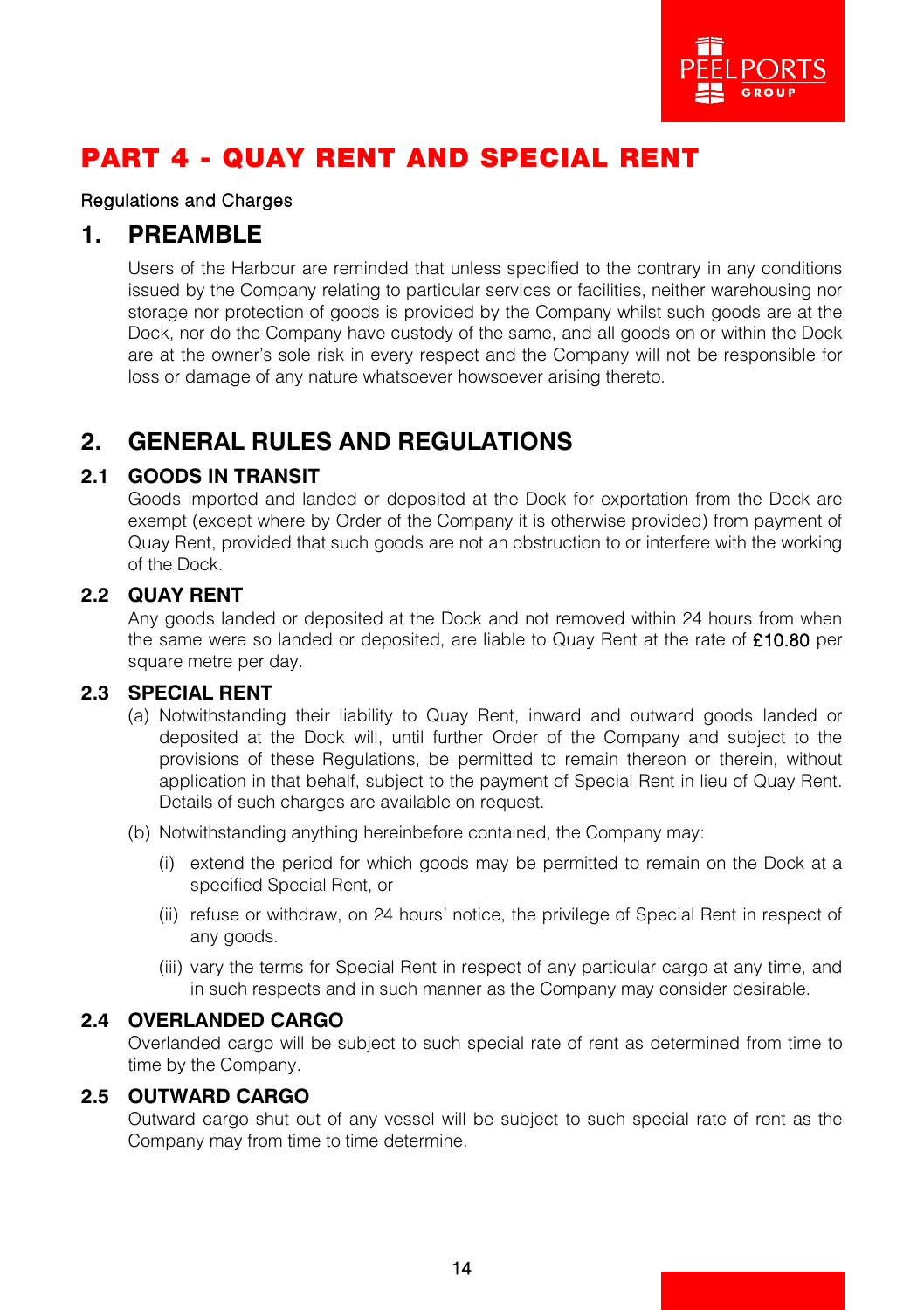

#### **2.6 PAYMENT OF CHARGES**

Unless specified to the contrary by the Company, Quay Rent and Special Rent are chargeable to any owner, consignor, consignee, shipper or agent for the sale or custody, loading or unloading of goods, provided that should any action by the owner or agent of the vessel, or the Cargo Operator employed by the owner or agent, or, at the time of application for delivery of the goods, obstruct or make such delivery impossible, the rent will be chargeable to the vessel's owner or agent or the Cargo Operator, as the case may be, until such time as the goods are available for delivery.

#### **2.7 APPEALS**

Appeals for remission or reduction of Quay Rent or Special Rent will be considered by the Company if made within one month from the day on which the account in respect thereof is issued; provided that the full amount of such rent has been previously paid. On any such appeal, the Company may remit the whole or any part of such Quay Rent or Special Rent.

# **3. SCHEDULE OF SPECIAL RENT CHARGES (RO/RO TRAFFIC)**

#### **3.1 UNACCOMPANIED UNITS DISCHARGED FROM VESSELS**

Unaccompanied units discharged at the Dock from a vessel will be permitted to remain at the Dock free of Special Rent charges for 3 days including the day of discharge, but excluding weekends when they fall in the rent-free period. Thereafter, the following Special Rent charges will apply until the unit is removed from the Dock:

| <b>Unit Type</b>               | Days 4 to 11          | Day 12 Onwards        |
|--------------------------------|-----------------------|-----------------------|
| Up to and including 7 m length | £11.43 per unit/day   | £17.15 per unit/day   |
| Exceeding 7 m length           | £17.15 per unit/day   | £34.27 per unit/day   |
| Cars or Vans                   | Rate upon application | Rate upon application |

#### **3.2 ACCOMPANIED UNITS DISCHARGED FROM VESSELS**

Accompanied units discharged at the Dock from a vessel will be permitted to remain at the Dock free of Special Rent charges for 24 hours from the time of discharge. Thereafter, the following Special Rent charges will apply until the unit is removed from the Dock:

| <b>Unit Type</b>               | Rent Days 1 to 7    | <b>Rent Day 8 Onwards</b> |
|--------------------------------|---------------------|---------------------------|
| Up to and including 7 m length | £11.43 per unit/day | £17.15 per unit/day       |
| Exceeding 7 m length           | £17.15 per unit/day | £34.27 per unit/day       |

#### **3.3 UNITS RECEIVED EX. ROAD**

All units brought onto the Dock by road must be removed from the Dock (either by road or by vessel) within 24 hours of being brought onto the Dock to remain free of Special Rent charges. The following Special Rent charges, calculated from the date that the unit was brought onto the Dock, will apply to any unit brought onto the Dock by road that remains at the Dock for more than 24 hours:

| <b>Unit Type</b> | Rent Days 1 to 4    | <b>Rent Day 5 Onwards</b> |
|------------------|---------------------|---------------------------|
| All units        | £17.15 per unit/day | £34.27 per unit/day       |

#### **3.4 LIABILITY TO AND PAYMENT OF SPECIAL RENT CHARGES**

Notwithstanding the provisions of paragraph 2.6, Special Rent charges for Ro/Ro traffic are payable in accordance with the Company's "Terms and Conditions for Handling Ro/Ro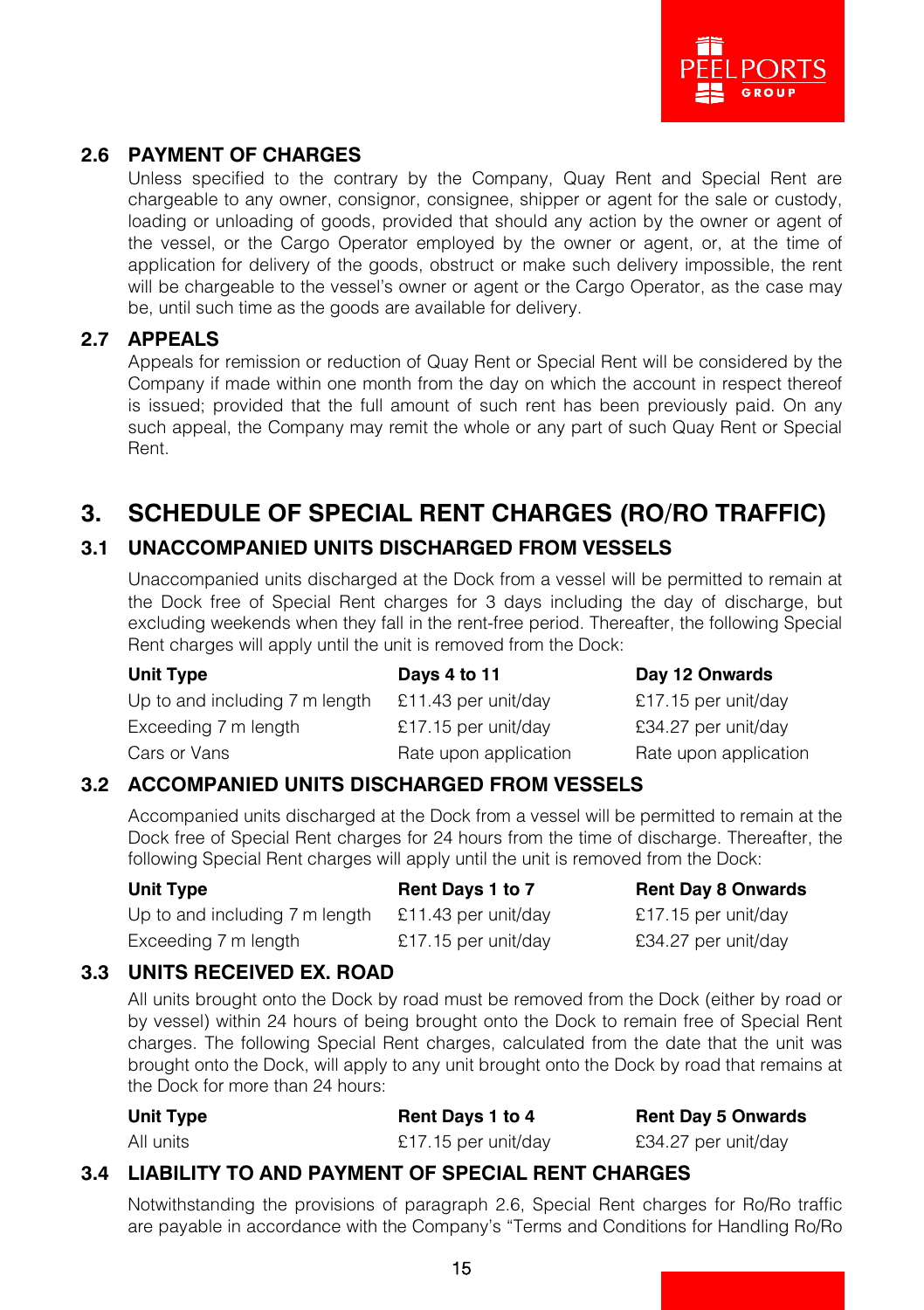

Traffic" and will be charged to the relevant haulier collecting (or booked to collect) or depositing the relevant unit.

# **4. NOTICE TO OWNERS OF GOODS**

Owners of goods are advised to give the Cargo Operator advance notice of their intention to apply for collection of their goods therefrom.

# **5. VARIATION**

The Conditions and charges relating to Quay Rent and Special Rent may be altered or varied at any time and from time to time in such respects and in such manner as the Company may consider desirable.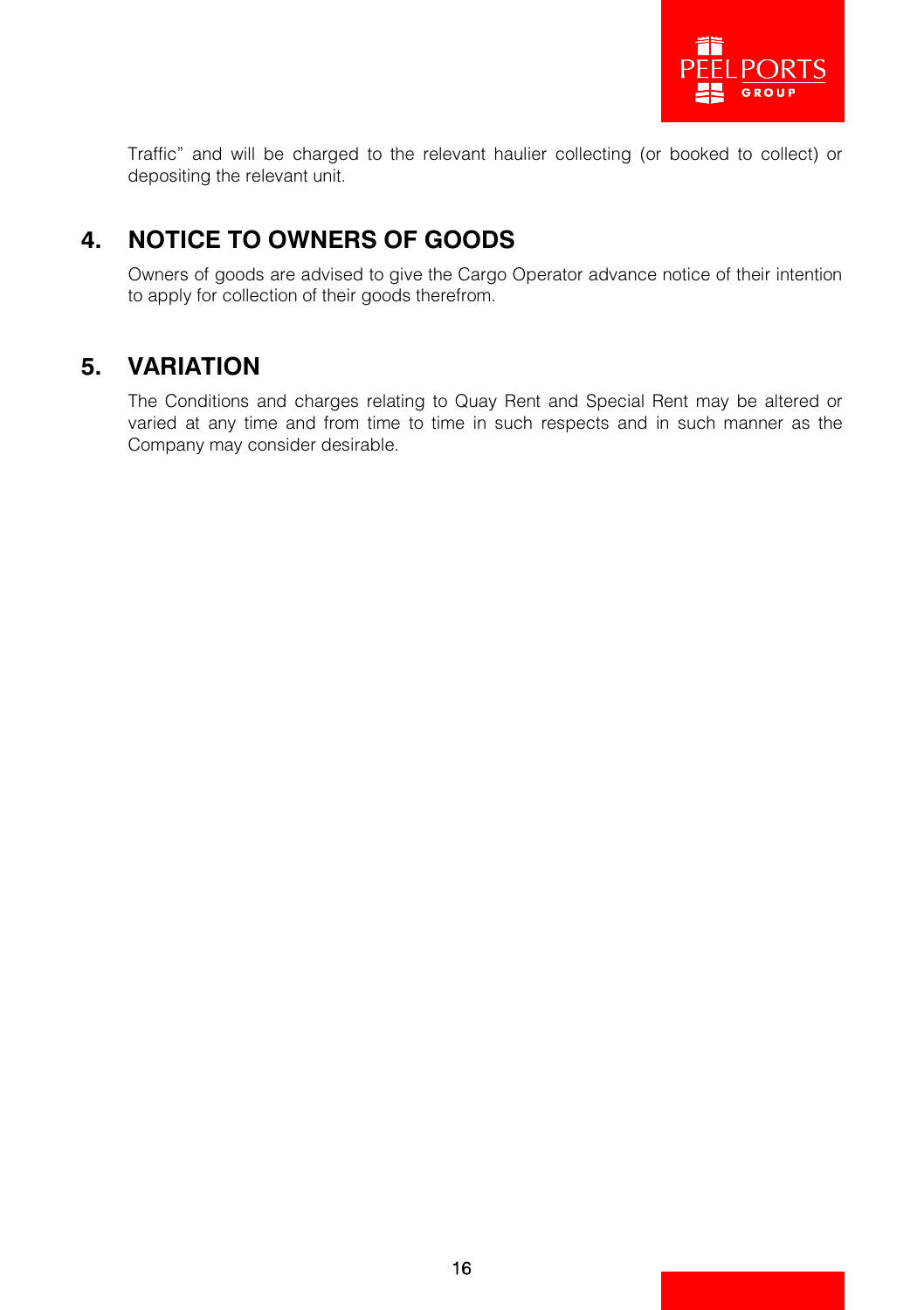

# PART 5 – DOCK MOORING

# **1. SCHEDULE OF DOCK MOORING CHARGES**

For all vessels **EQ.67** per GT

# **2. DOCK MOORING CONDITIONS**

- (a) Dock Mooring charges apply to all vessels entering the Dock and berthing alongside any quay, jetty, stage or berth thereat.
- (b) The Dock Mooring charge covers up to two deployments of a mooring gang (i.e. one act of mooring and one act of unmooring) per entry into the Dock.
- (c) The Company reserves the right to issue additional Dock Mooring charges in respect of any vessel requiring more than two deployments of a mooring gang.
- (d) Dock Mooring Charges will be calculated on a vessel's GT, subject to a minimum value of 50 GT.
- (e) Whilst providing a service at the request, express or implied, of the Hirer, the Company's employees will be deemed to be the servants of the Hirer and/or his servants and/or his agents, and anyone on board the Hirer's vessel who may be employed and/or paid by the Company will likewise be deemed to be the servant of the Hirer and the Hirer shall accordingly be vicariously liable for any act or omission by any such person so deemed to be the servant of the Hirer.
- (f) Whilst providing a service at the request either express or implied of the Hirer:
	- (i) The Company will not be responsible or liable:
		- (1) for loss or damage of any description caused by or to the Hirer's vessel or caused by or to any cargo or other thing on board or being loaded on board or intended to be loaded on board the Hirer's vessel or by or to any other object or property; or
		- (2) for any claim by a person other than the Hirer for loss or damage of any description whatsoever, arising from any cause, including (without prejudice to the generality of the foregoing) negligence at any time of the Company, its servants, agents or independent contractors, unseaworthiness, unfitness or breakdown of the craft, its machinery, gear, equipment, lines, ropes or hawsers, lack of fuel, stores, speed or otherwise.
	- (ii) The Hirer will be responsible for and shall indemnify the Company against and in respect of any loss or damage and any claims of whatsoever nature or howsoever arising or caused whether covered by the provisions of paragraph 2(f)(i) or not (including any arising from or caused by the negligence of the Company or their servants, agents or independent contractors) provided that the Hirer will not be liable to the Company for or in respect of any loss, damage or claims which the Hirer proves (the burden of proof being on the Hirer) to have been solely caused by the actual fault or privity of the Company in failing to make its craft seaworthy for the relevant service. Provided that, notwithstanding anything hereinbefore contained, the Company will under no circumstances be responsible for or be liable for any loss or damage caused or contributed to, by or arising out of any delay or detention of the Hirer's vessel or of the cargo on board or being loaded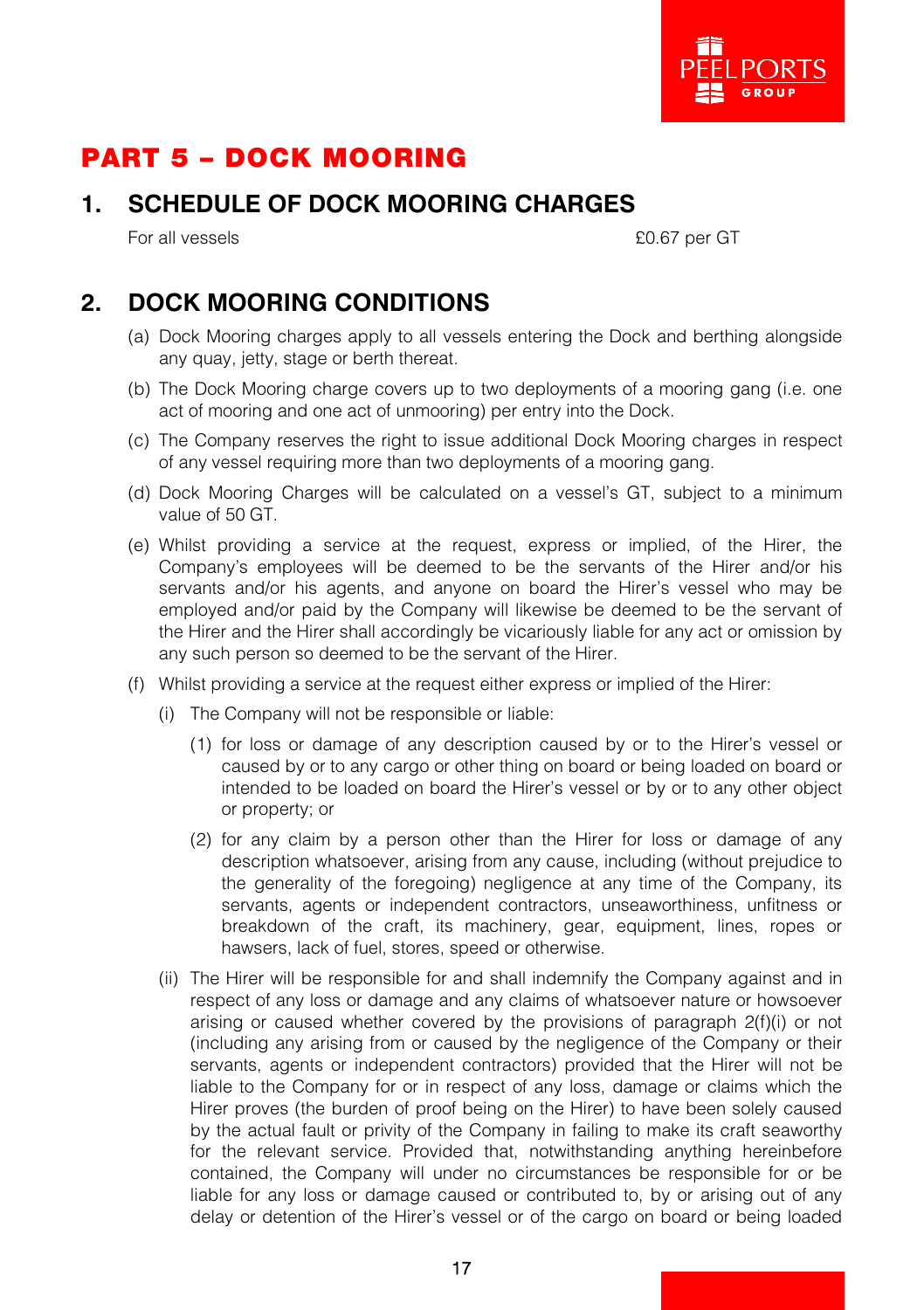

on board or intended to be loaded on board the Hirer's vessel or of any other object or property or of any person, or any consequences thereof whether or not the same shall be caused or arise whilst rendering any service of whatsoever nature at the request, either express or implied, of the Hirer. The Company will not in any event be liable in negligence or otherwise howsoever for indirect or consequential damage including any claims for loss of use or profits.

- (iii) The Company will in any event be freed and discharged from all liability for any loss or damage to any vessel cargo or other matter or thing unless suit is brought within twelve months of the provision or performance by the Company of the linehandling or other service by or from which such loss or damage was caused or arose.
- (g) The Company will not in any event be responsible or liable for the consequences of war, riots, civil commotions, acts of terrorism or sabotage, strikes, lockouts or other industrial disputes or actions of any nature or anything done in contemplation or furtherance thereof or any cause or event which could not be avoided and the consequence whereof could not be prevented by the exercise of reasonable diligence.
- (h) The Hirer undertakes not to take or cause to be taken any proceedings against any servant, agent or independent contractor of the Company in respect of any negligence or breach of duty or other wrongful act on the part of such servant, agent or independent contractor.

# **3. PAYMENT OF CHARGES**

The owner and master of a vessel are jointly and severally liable for the Dock Mooring charges therefor. All Dock Mooring charges must be paid to the Company on demand, unless otherwise agreed by the Company.

## **4. VARIATION**

The Conditions and charges relating to Dock Mooring may be altered or varied at any time and from time to time in such respects and in such manner as the Company may consider desirable.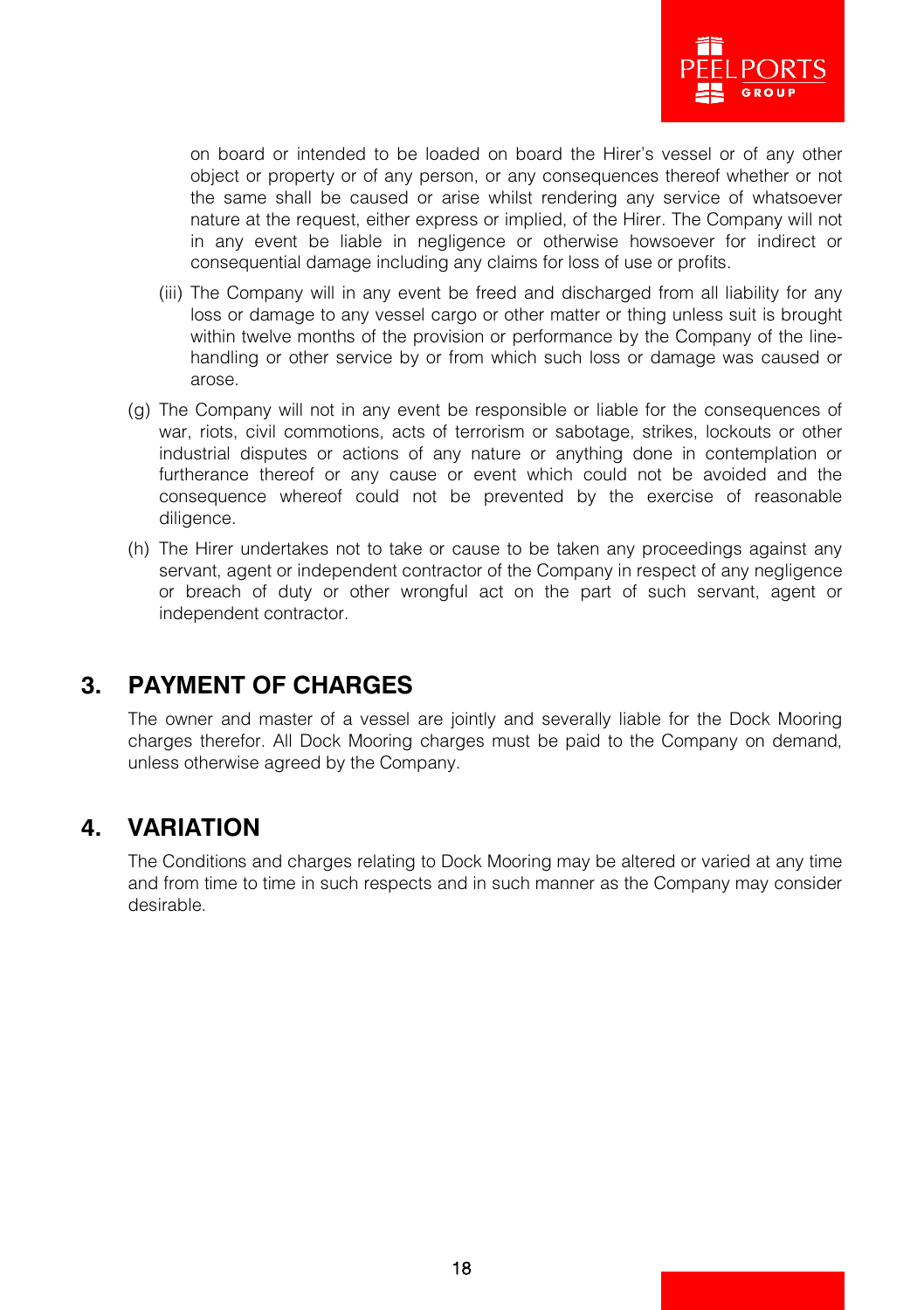

# PART 6 - OTHER SUNDRY CHARGES

# 1. HOT WORK, DIVING AND IMMOBILIZATION CONSENTS

For each occasion that the Company is requested to issue a Hot Work Consent, Diving Consent or Immobilization Consent, the party requesting such Consent shall pay:

- (a) When requested Monday-Friday 0900-1600: £67 per Consent (†)
- (b) When requested outside the hours above: £670 per Consent (†)
- (†) An additional charge of  $£100$  will apply when the request for consent is made less than 24 hours prior to the intended commencement of the activity requiring consent.

The issuing of Consent is subject to the availability of the relevant authorising officers of the Company.

# 2. ONLINE VESSEL BOOKING PORTAL ("PortLinks")

For each occasion that the Company is (i) requested to provide or has to request clarification regarding a booking; (ii) requested to amend a booking; or (iii) otherwise required to intervene in the booking process, the Company reserves the right to charge the registered user of PortLinks as follows:

(a) Request for clarification:  $£91$  per request

(b) Request for a single amendment to a booking: £91 per request (c) Intervention in the booking process: £400 per intervention †

† An intervention must not engage the PortLinks Planning Team in more than 1 man-hour's work. If an intervention engages the PortLinks Planning Team in more than 1 man-hour's work, the Company reserves the right to (i) cancel the booking and instruct the registered user of PortLinks to resubmit same; or (ii) charge the registered user of PortLinks £400 per man-hour for each hour or part thereof that the PortLinks Planning Team is engaged in excess of the first man-hour.

Note: Where an intervention requires consultation with a manager from the Marine Operations Department, the Company reserves the right to levy an additional charge, and such charge will be determined from time to time by the Company.

# 3. HYDROGRAPHIC INFORMATION

For each occasion that the Company is requested to supply hydrographic information, the party requesting such information shall pay:

(a) Printed hydrographic survey charts (A2 size and over): £23 per chart

(b) All other hydrographic information: Rate upon application Rate upon application

# 4. FRESH WATER SUPPLIED TO VESSELS

For each occasion that the Company is requested to supply fresh water to vessels, the owner shall pay:

- (a) Fresh water supply: £3.54 per tonne
- (b) Connection/disconnection: £58.79 per attendance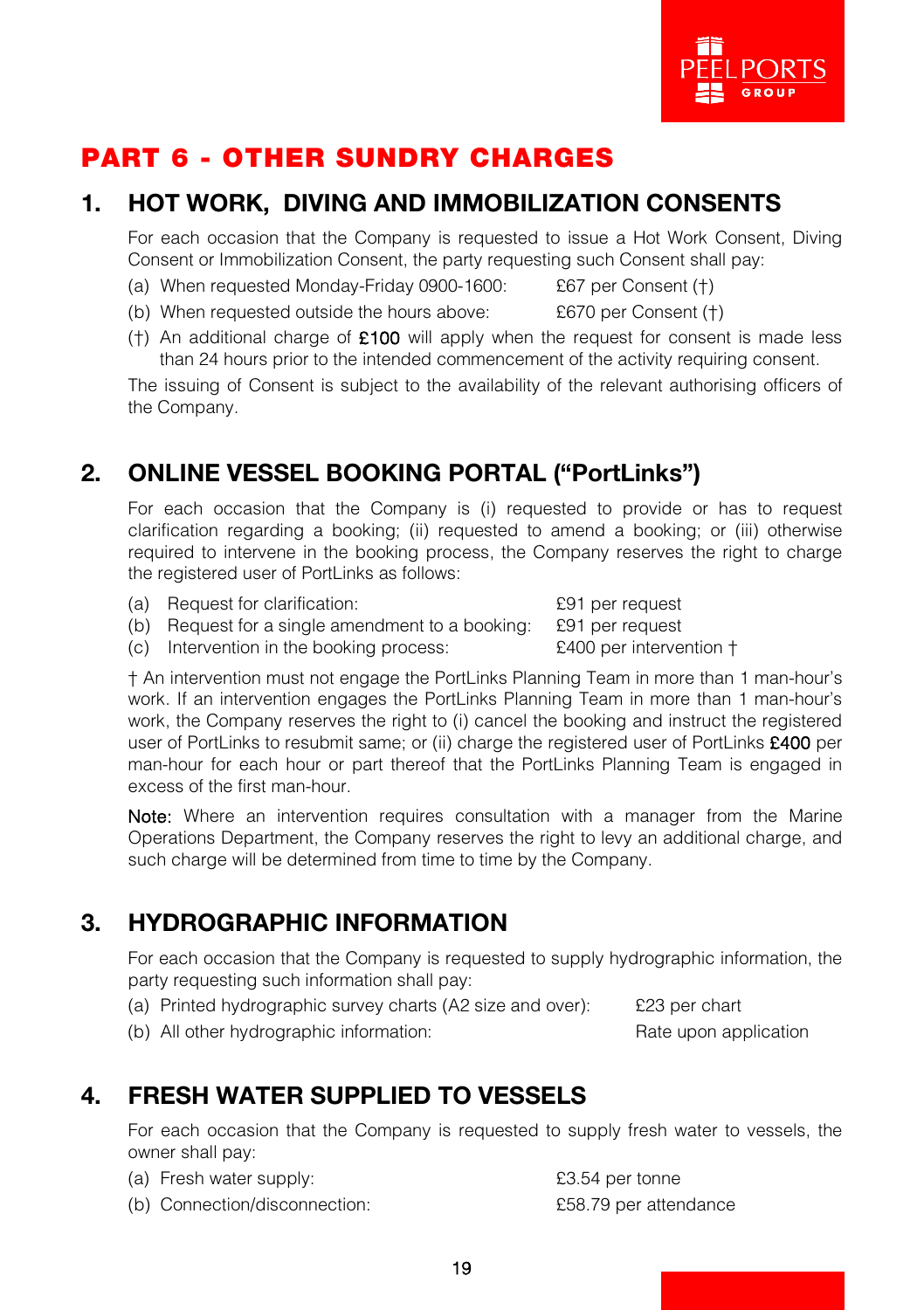

# 5. PUBLIC WEIGHBRIDGE

For each occasion that the Company is requested weigh-over vehicles at the public weighbridge, the party requesting the service shall pay  $E6.28$  per weighing.

# 6. AFFIXING HAZARDOUS LABELS

For each occasion that the Company is requested affix hazardous labels to vehicles or trailers, the party requesting the service shall pay £25.14 per label per class.

# 7. EXAMINATIONS BY RELEVANT AUTHORITIES

For each occasion that the Company is requested to attend the inspection/examination of goods by a relevant authority, the owner shall pay:

| (a) Presentation of unit for X-ray:  | £28.58 per unit  |
|--------------------------------------|------------------|
| (b) Partial unload/reload of a unit: | £137.11 per unit |
| (c) Full unload/reload of a unit:    | £457.02 per unit |

Relevant authorities include, by way of example only, HM Revenue & Customs, Border Force, Port Heath Authority, Forestry Commission or the Police.

# 8. SUNDRY TERMINAL OPERATIONS

For each occasion that the Company is requested to undertake any of the following operations, the party requesting the operation shall pay:

| (a) Shunting:                           | £28.58 per unit per movement |
|-----------------------------------------|------------------------------|
| (b) Explosives administration & escort: | £45.70 per unit              |

(c) Seal checking (upon written request): £22.85 per unit

# 9. RO/RO TRAFFIC SURCHARGES

For each trailer brought onto the Dock, by either discharging from a vessel or receiving from road transport, the relevant RoRo service operator shall pay:

#### (a) **Social Care Levy:**  $\qquad \qquad$  £0.10 per trailer

To reflect the increased costs associated with the UK Government's increase to the statutory National Insurance Contribution funded by employers.

#### (b) **Decarbonisation Levy:**  $E1.55$  per trailer

To reflect the costs associated with the UK Government's change in tax policy in relation to red diesel.

These RoRo Traffic Surcharges are payable in addition to any other charges that may be payable in accordance with these charging provisions or any charges that are payable in accordance with any agreements made by HPL in respect of RoRo traffic handled by HPL at the Dock.

#### Note: Full details of the services (and associated charges) provided by HPL as a Cargo Operator can be obtained from the HPL Terminal Manager.

20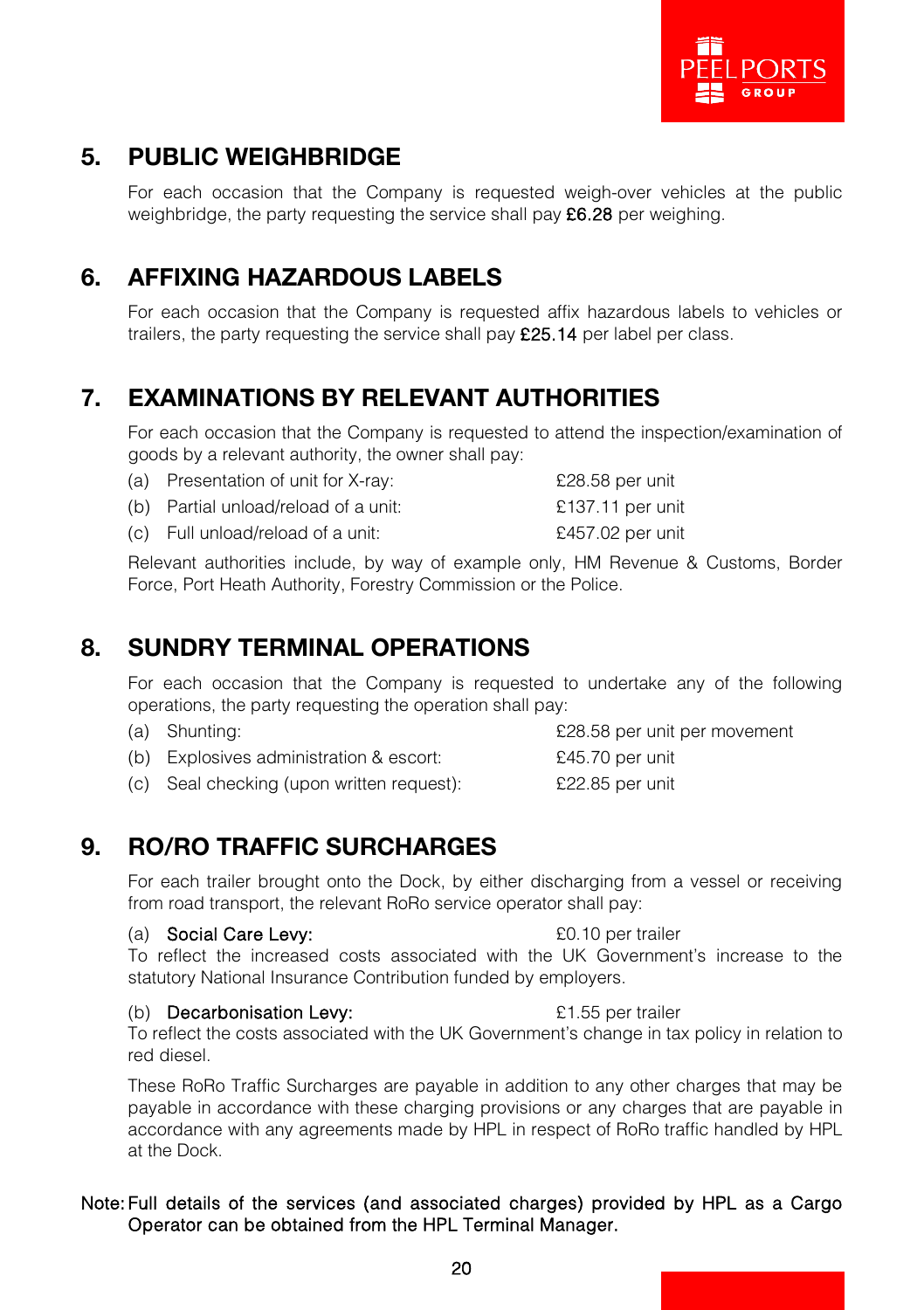

# ENQUIRIES

| <b>SUBJECT</b>                                   | <b>DEPARTMENT</b>          | CONTACT              |
|--------------------------------------------------|----------------------------|----------------------|
| Charge Application/<br>Collector of Rates & Dues | <b>Marine Operations</b>   | +44(0) 151 949 6222  |
| Berthing of Vessels                              | <b>Marine Operations</b>   | +44(0) 151 949 6651  |
| Pilotage Bookings                                | <b>Marine Operations</b>   | +44(0) 151 949 6651  |
| Port Operations Control                          | <b>Marine Operations</b>   | +44(0) 151 949 6649  |
| Hot Work, Diving &<br>Immobilization Consents    | <b>Marine Operations</b>   | +44(0) 151 949 6649  |
| PortLinks Registration &<br>Help                 | <b>Marine Operations</b>   | +44 (0) 151 949 6145 |
| <b>HPL Terminal Manager</b>                      | <b>Terminal Operations</b> | +44 (0) 1524 868305  |
| <b>HPL Operation Supervisor</b>                  | <b>Terminal Operations</b> | +44 (0) 1524 868307  |
| Invoicing                                        | <b>Financial Services</b>  | +44(0) 151 949 6196  |
| Payment of Invoices                              | <b>Financial Services</b>  | +44(0) 151 949 6254  |
| Sales/Business<br>Development                    |                            | +44(0) 151 949 6496  |

# Issued by:

Collector of Rates & Dues Heysham Harbour Heysham Port Limited **December 2021**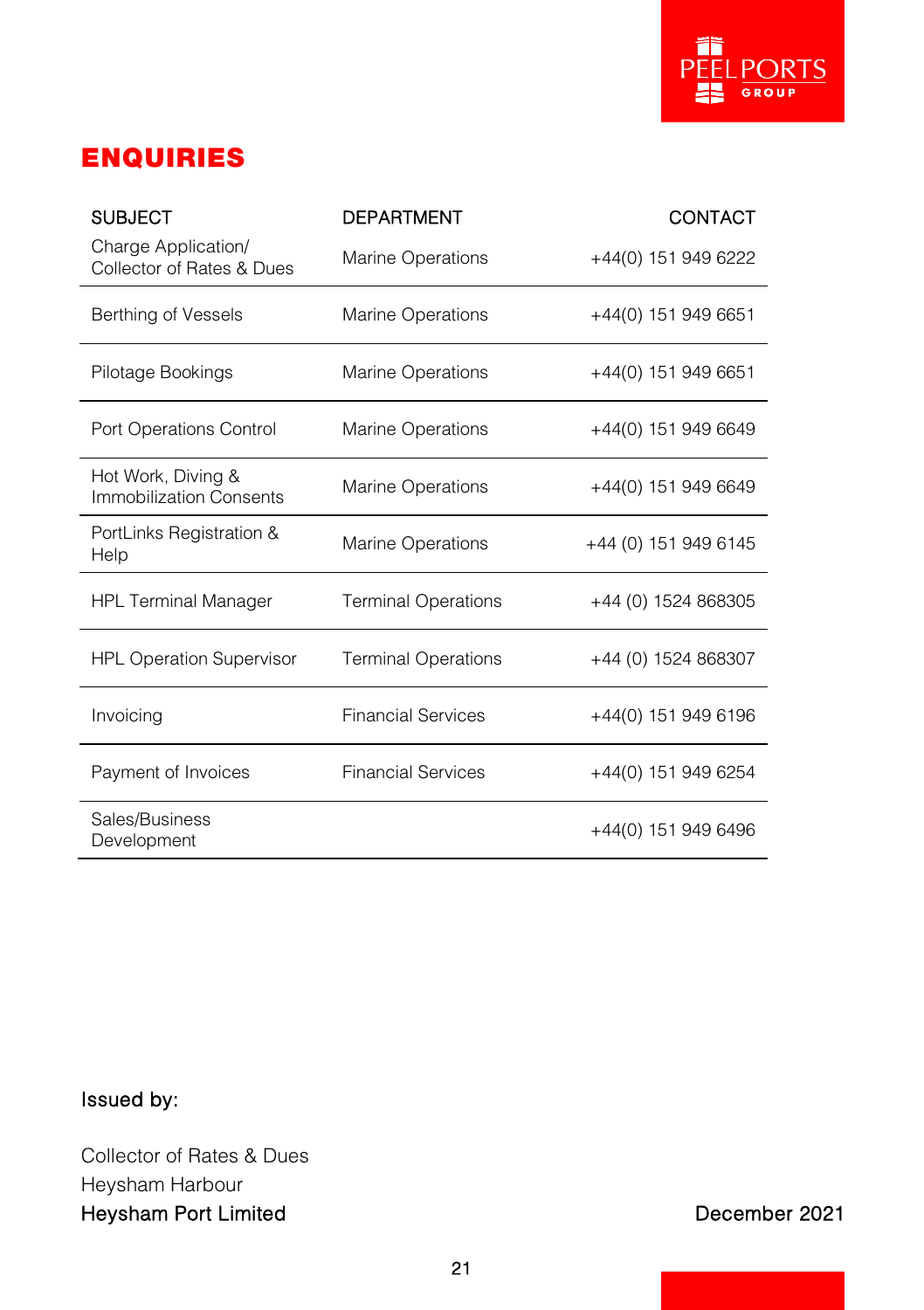

### List of Amendments

| No. | <b>Effective Date</b> | <b>Details</b>                           |
|-----|-----------------------|------------------------------------------|
|     | 1122                  | Original as issued                       |
|     | 1499                  | Addition of pilotage surcharge provision |
|     |                       |                                          |